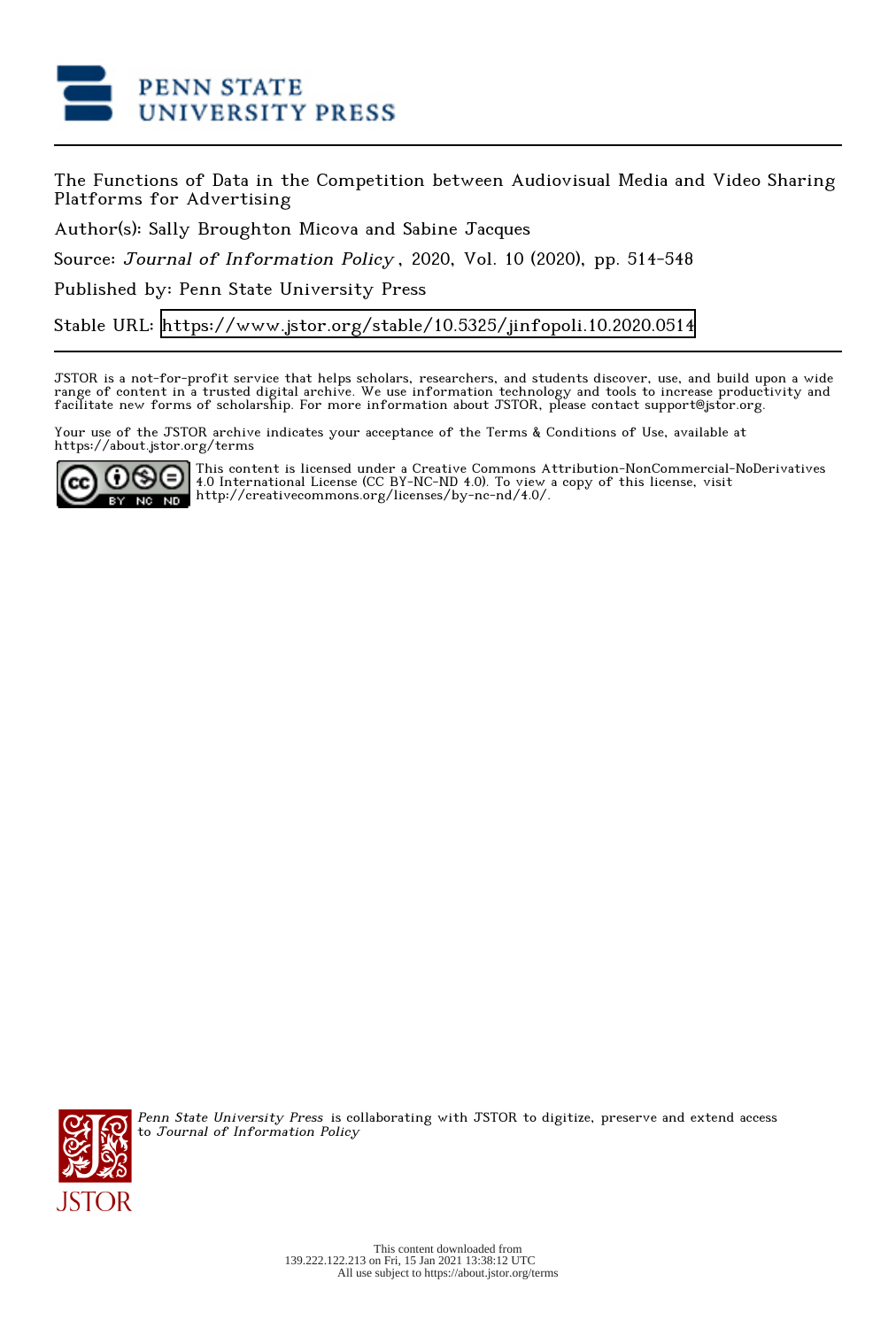# the functions of data in the competition between audiovisual media and video sharing platforms for advertising

*Sally Broughton Micova and Sabine Jacques*

#### ABSTRACT

The European Union's (EU) 2018 Audiovisual Media Services Directive attempted to level the playing field upon which video sharing platforms and audiovisual media services compete by evening out advertising and consumer protection rules. Recent competition policy literature identifies data as a source of dominance in platform markets, suggesting its relevance to such situations where platforms compete with other services. Drawing on a study of this playing field involving stakeholder interviews and a comparison of regulatory frameworks, we present a nuanced understanding of imbalances across three distinct *functions* of data. We consider the policy implications, arguing for more equitable access to insight from aggregate, anonymized data and financial data.

Keywords: video sharing platforms, audiovisual media services, data, advertising, competition policy

In October 2018, member of the European Parliament Sabine Verheyen announced the adoption of the European Union's (EU) new Audiovisual Media Services Directive (AVMSD), saying, "we have established a fair, level playing field." She was referring to the field on which, according to the Directive's preamble, video sharing platforms (VSPs), such as YouTube, Snapchat, and Facebook, "compete for the same audiences and revenues as audiovisual media services."2 The intention came from concerns about the

*Sabine Jacques:* University of East Anglia DOI: 10.5325/jinfopoli.10.2020.0514



Journal of Information Policy, Volume 10, 2020 This work is licensed under Creative Commons Attribution CC-BY-NC-ND

<sup>1.</sup> Banks.

<sup>2. &</sup>quot;European Parliament Legislative Resolution of 2 October 2018 on the Proposal."

*Sally Broughton Micova:* University of East Anglia and Research Fellow, Centre on Regulation in Europe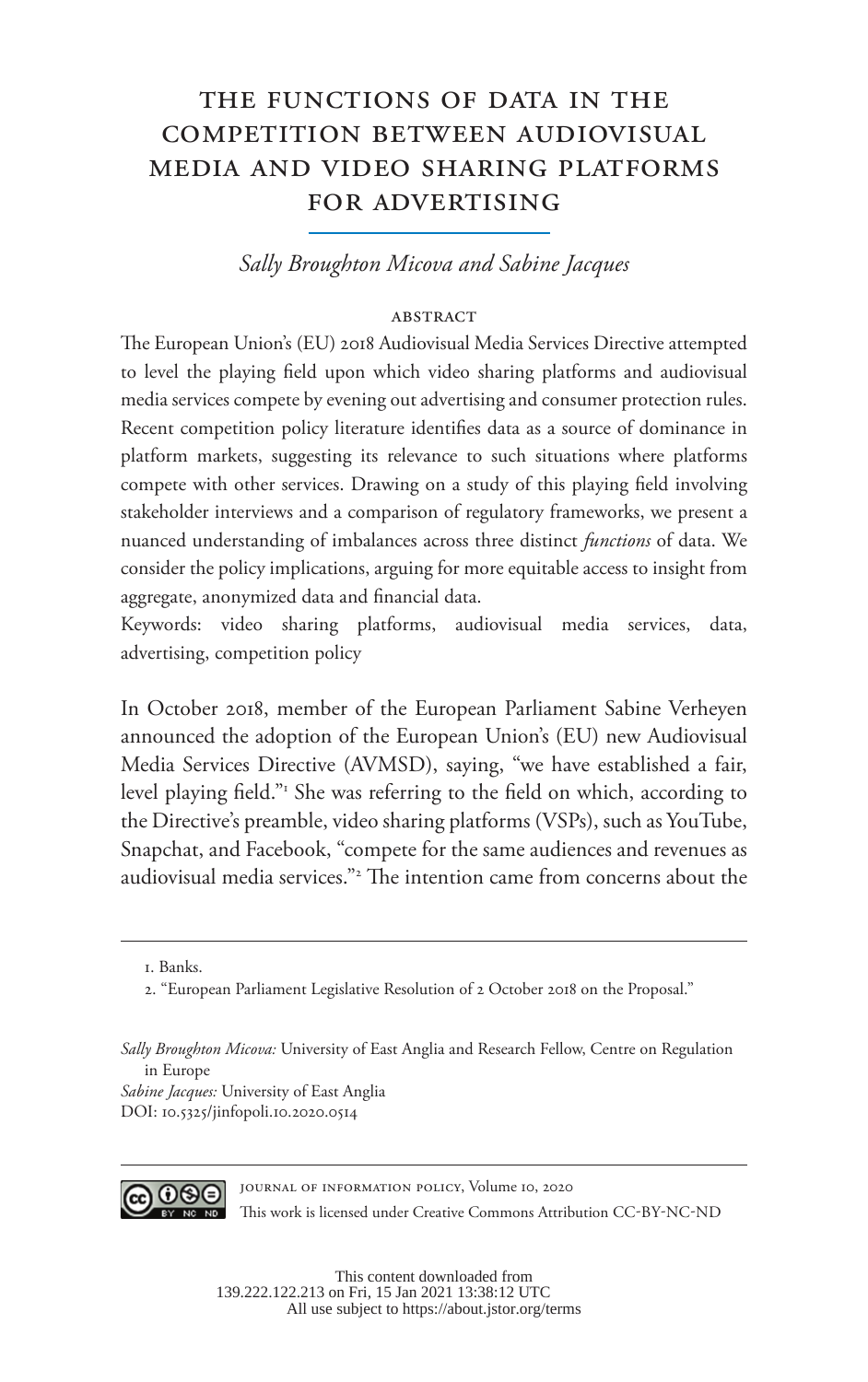consequences of the expansion of advertising supported online platforms for what we might call traditional media, the audiovisual media services, and press publishers, fueled by evidence of stagnating or falling revenues and by very vocal European broadcasters. The AVMSD accomplished only one piece of what should be a holistic approach to dealing with the expansion of global online platforms into the business of media upon which we depend for information, news, entertainment, and other public interest purposes, but, we argue, its drafters approach of setting levelness among similar services as their policy aim offers great promise.

The Directive created the category of VSPs to delineate those platforms that enable the sharing of audiovisual user-generated content and are, therefore, most akin to audiovisual media services. Bringing them into the Directive's scope established similar qualitative rules for advertising and consumer protection for them as exist for audiovisual media services. While this may be fairer (given the range of concerns about platform dominance and unfair competition),<sup>3</sup> it seemed unlikely that disparity in these rules was the sole or even the main source of any unevenness, or that fixing it would significantly level the playing field on which VSPs compete with audiovisual media services. We therefore sought to understand the dynamics on the playing field and identify any additional sources of any unevenness. In an area where much attention has been paid to trying define markets and identify barriers to entry, our approach instead closely examined what could be considered the nature of play in a game that both platforms, namely VSPs, and other services are playing.

Our investigation into the dynamics of audiovisual advertising revealed multiple sources of unevenness in the field of competition between audiovisual media services and VSPs. The most prominent of these, which we elaborate here, was the way data was used in the buying and selling of ad inventory. Though in advertising markets users or audiences and advertisers are linked through indirect network effects,<sup>4</sup> here, we were concerned about competition for advertiser budgets rather than competition for attention. VSPs compete with other media offering video ad inventory, including audiovisual media services, largely through the same agencies and major advertisers.

<sup>3.</sup> Moore and Tambini.

<sup>4.</sup> Anderson and Jullien; Nooren et al.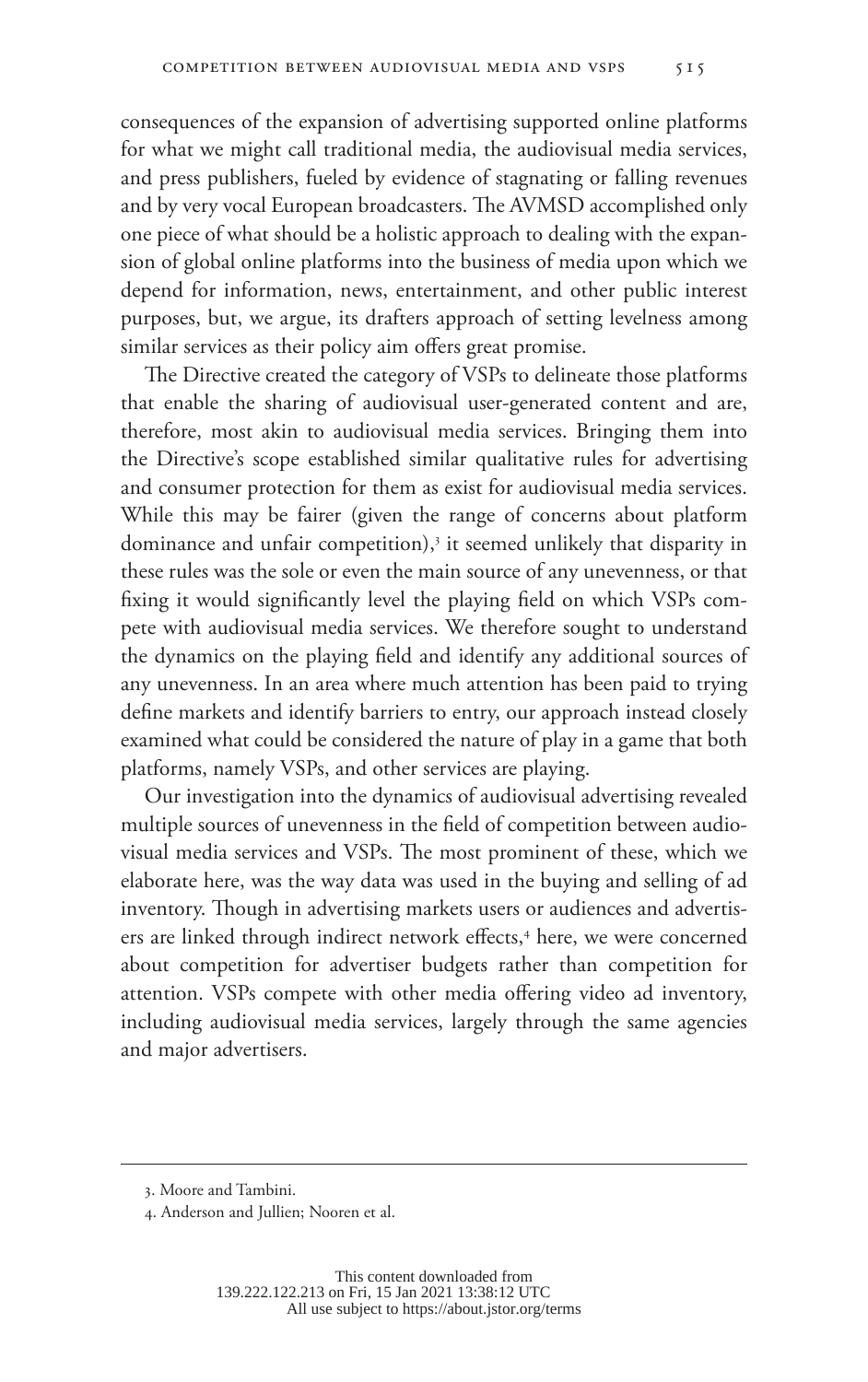In this article, we elaborate the imbalances in the ability of various players, including media agencies, to access and use data. Recent literature<sup>5</sup> and policy debates have focused on the extent to which online platforms derive advantage from amassing the personal data of individual users necessary for personalization. Our investigation, however, found additional sources of unevenness related to data use, especially ones involving potentially nonpersonal (through anonymization and aggregation) or originally nonpersonal data. The article's first contribution is the identification of three *functions* of data that describe how data was being used and that reveal where differential access to specific kinds of data was a source of advantage for VSPs. Its second contribution is to consider what these findings indicate for assessing the policy tools that might be appropriate to further level the playing field.

The next section of this article provides a short account of the AVMSD and briefly outlines the concerns raised in the literature about unfair competition involving online platforms. Section three describes our methodology, which involved interviews with key informants and examination of the regulatory frameworks in Belgium, France, Italy, and the United Kingdom. Section four then elaborates the three functions of data evident in the accounts of how decisions are made and how data is used in the distribution of advertising budgets. Categorizing these functions of data across the whole system, rather than looking at platform data in isolation, allowed us to see where platform data is used in the same or in a similar manner to other data, such as from audience measurement bodies or from audiovisual media service providers. This section shows disparities in access to the aggregate data related to campaign performance and financial data on costs to be sources of unevenness and discusses how these were shaped by regulatory frameworks. This is followed by section five, in which we discuss the implications of these findings for potential interventions to level the playing field. Here, within each function we draw parallels with how data used in the trade in advertising on audiovisual media services has been governed to identify the specific policy challenges relevant to each function. Based on the evidence, we argue that policy making and regulatory innovation should focus on the anonymized or pseudonymized aggregate data and the data resulting from financial transactions that contribute to campaign and channel metrics and that indicate the full value

<sup>5.</sup> For example, Newman; Kathuria, "Greed for Data and Exclusionary Conduct in Data-Driven Markets"; Couldry and Turow; Bourreau, De Streel, and Graef.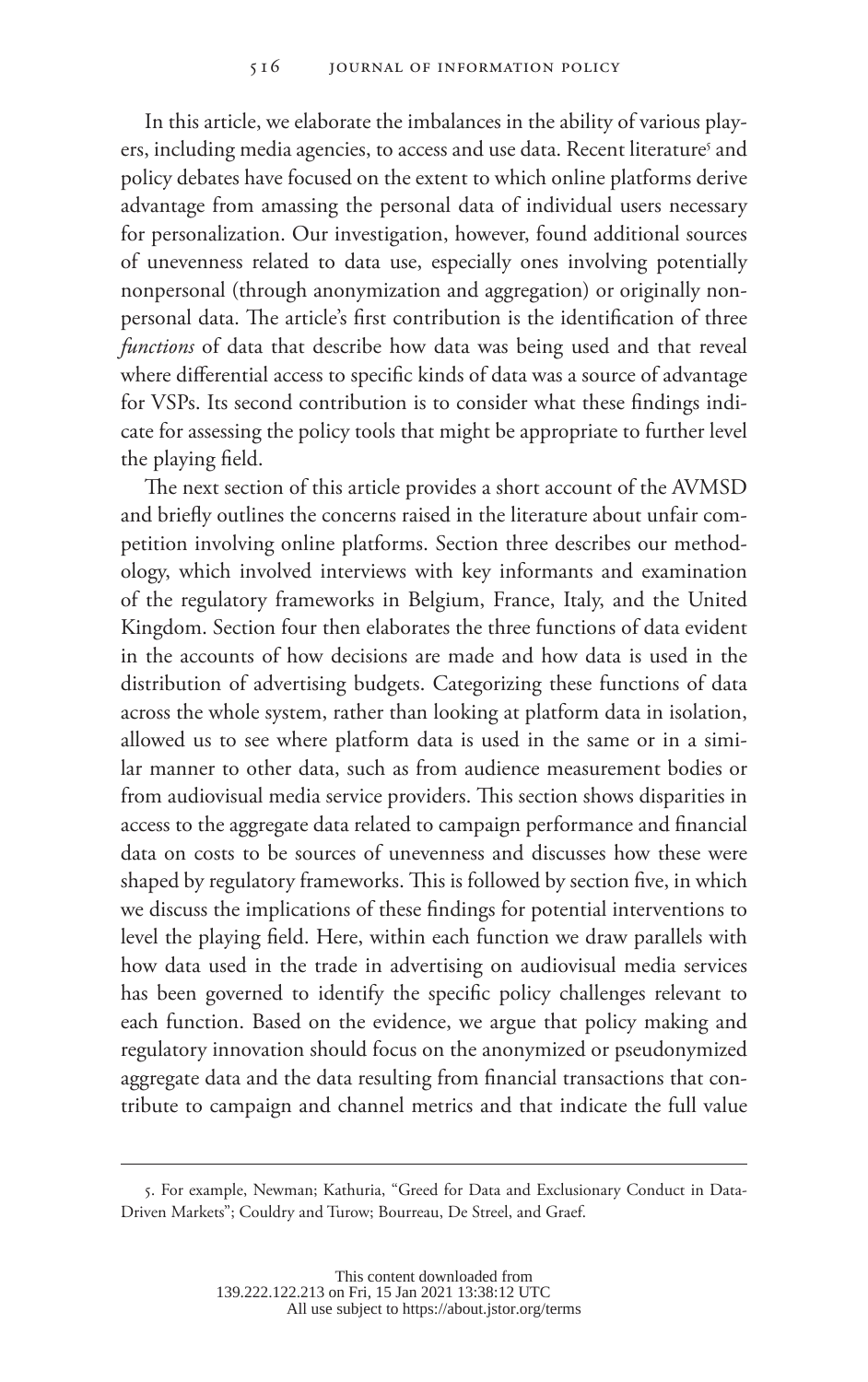of advertising inventory. Finally, in section six, we conclude with some suggestions for potential policy interventions to address those challenges and further level the playing field as additional pieces of a more holistic approach.

# New Players and a Changing Game

In the late 1980s, when the precursor to the AVMSD, the Television without Frontier Directive (TWFD) was being drafted and debated, press publishers lobbied in support of limits on advertising for television broadcasters.6 At that time, advertising supported broadcast media and print publishers were the main recipients of advertiser budgets, and although they were very different media, there was clear competition for those budgets. Two underlying assumptions underpinning EU policy since the TWFD are that consumers need some protection in relation to advertising and that at the same time citizens' interests are served by having commercial media whose independent subsistence is sustained by advertising.7 When the TWFD was replaced by the AVMSD in 2007, policy makers were convinced by arguments made by television and advertising industry bodies, among others, that change was needed due to convergence and could be made without detriment to the viewer.<sup>8</sup> Limits on product placement and advertising were somewhat relaxed. By the time the AVMSD was reopened again for revision in 2016, the game was different. New players were on the field, and this time it was the audiovisual media services that were calling for limits on their new competitors, the advertising supported online platforms.

There was ample evidence that the spread of online platforms had been disruptive to traditional media, albeit more so to press publishers than audiovisual media.9 In response to the consultation that kicked off the revision of the AVMSD, a majority of respondents expressed the view that the existing rules did not contribute to a level playing field.<sup>10</sup> EU policy makers were apparently sympathetic to the concerns about unfair competition to audiovisual media services from video on demand services

<sup>6.</sup> Tunstall and Palmer.

<sup>7.</sup> Harrison and Woods.

<sup>8.</sup> Woods; Williams.

<sup>9.</sup> Evens; Evens and Donders; Newman.

<sup>10.</sup> European Commission.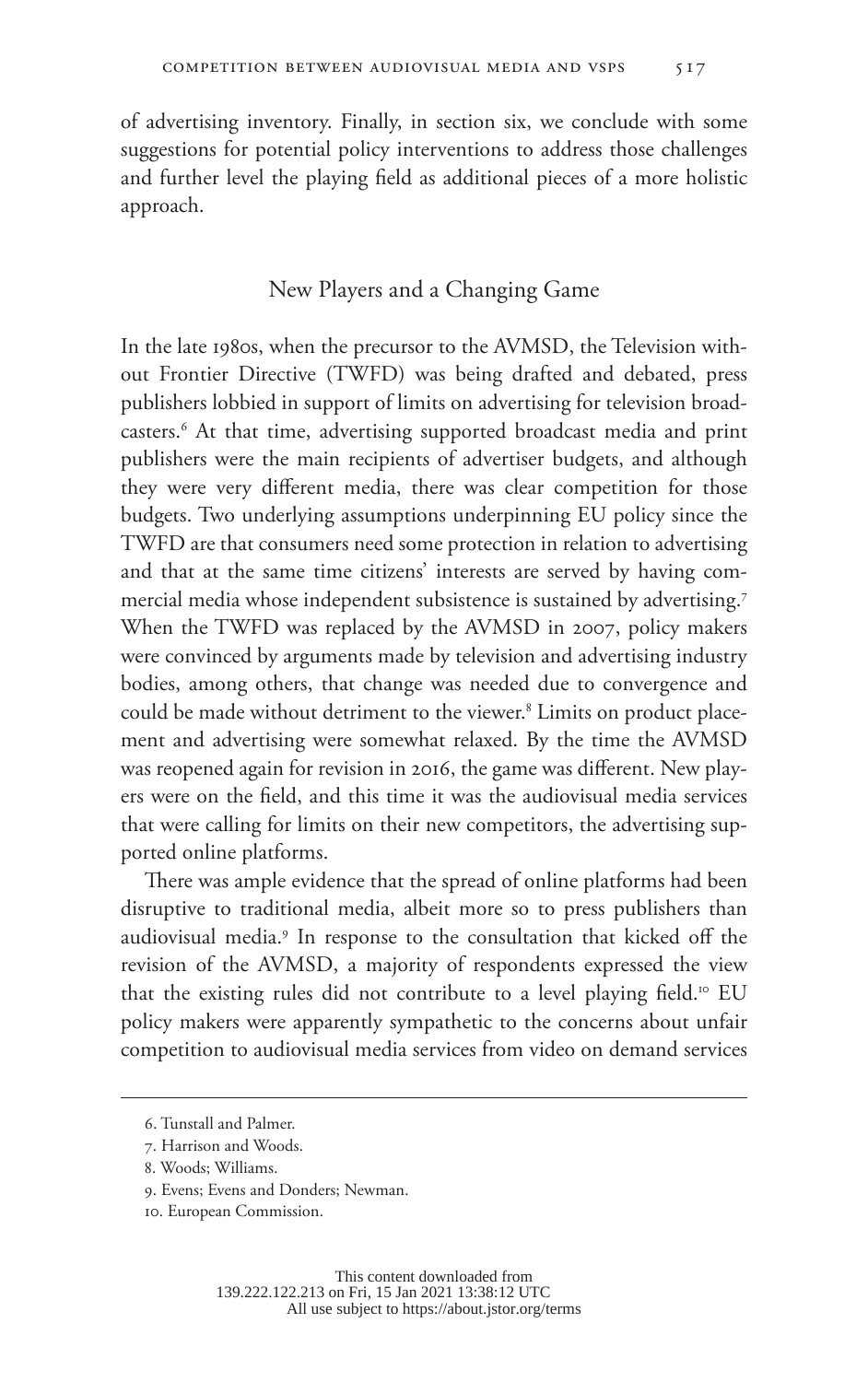and online platforms offering user-generated content. Recital 44 of the Directive amending the AVMSD acknowledges competition between audiovisual media services and "VSPs," and states that it is intended, among other things, to ensure "as much as possible a level playing field."<sup>11</sup> Online platforms for disseminating user-generated content had been considered information service providers, and as such enjoyed exemption from liability for the content they carried under the E-Commerce Directive.12 Though it avoids directly contradicting the E-Commerce Directive, the revised AVMSD introduces the category of VSPs, bringing services such as YouTube, Vimeo, and even Facebook into its the scope. It makes VSPs responsible (not liable) for protecting minors from harmful content, protecting all consumers from illegal content, and abiding by the same qualitative rules on advertising that apply to audiovisual media services.

Media policy scholarship on the AVMSD and its predecessor has long dealt with questions about competition among services. The Directive is an industrial policy operating in a cultural space and has been a balancing act between interventionists seeking to protect domestic and European industries and advocates of freer market.<sup>13</sup> Scholars have been concerned about the extent to which the Directive's elimination of borders and common standards disadvantages some services within Europe, namely those from smaller member states.<sup>14</sup> Trappel, for example, argued that imbalances in production capacity between countries are an inherent source of unevenness that were exacerbated rather than rectified, especially for small states that shared a language with a larger neighbor.<sup>15</sup>

The Directive, even in its earliest form, was intended to strengthen European services in the face of competition from US-based content and services,<sup>16</sup> and boost the potential for innovation in pan-European services that could compete globally.17 As technology and types of services evolved, research interest moved from questions about the role of the Directive in European competition with US content producers and broadcast services<sup>18</sup> to questions about how European policy might address the new challenges

<sup>11.</sup> European Parliament, "DIRECTIVE (EU) 2018/1808."

<sup>12.</sup> European Parliament, "Directive 2000/31/EC."

<sup>13.</sup> Michalis; Broughton Micova; Harrison and Woods.

<sup>14.</sup> Burgelman and Pauwels; Trappel.

<sup>15.</sup> Trappel.

<sup>16.</sup> Broughton Micova, Hempel, and Jacques; Levy.

<sup>17.</sup> Herold.

<sup>18.</sup> Chalaby; Wheeler.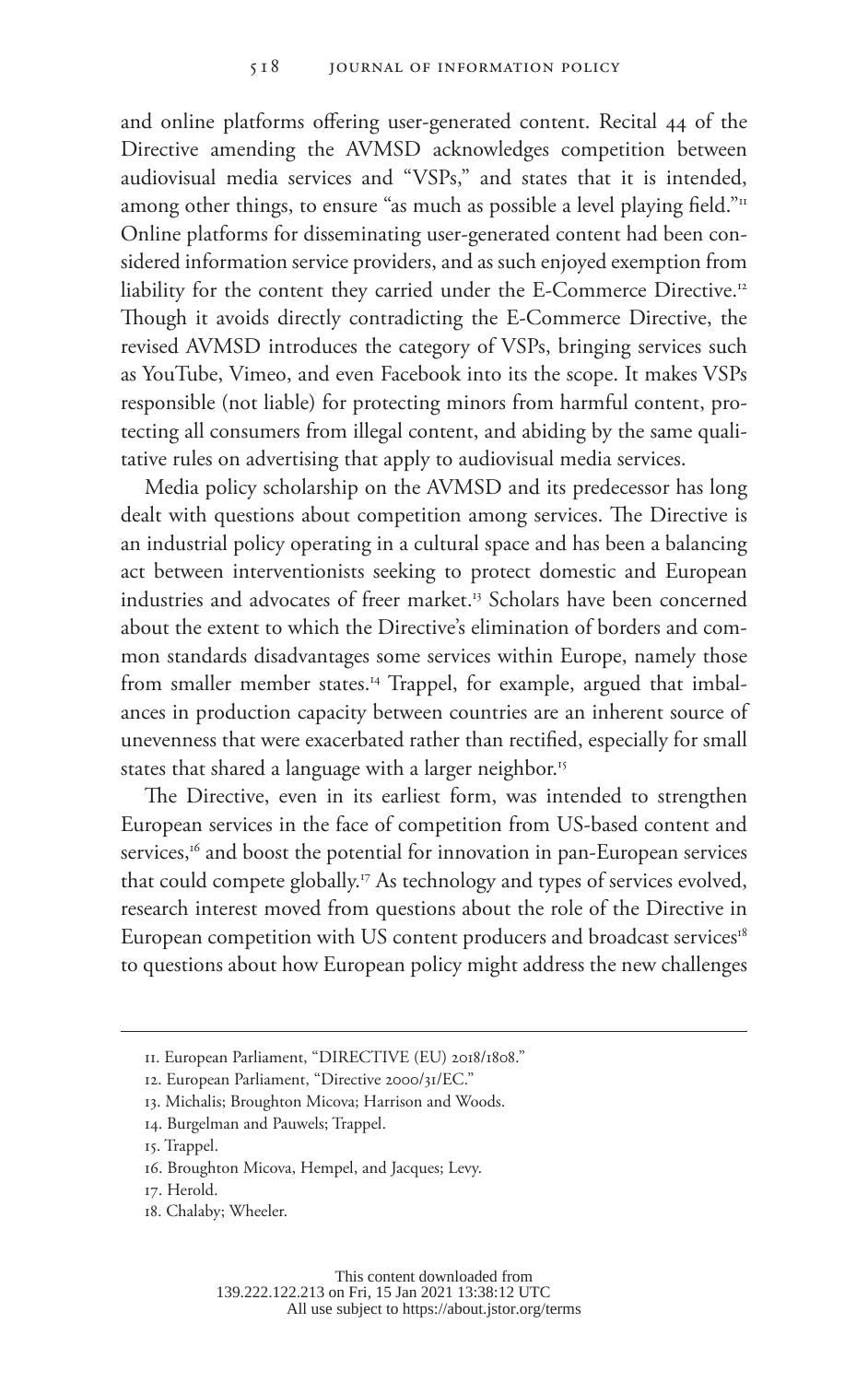posed by competition between European services and US-based global platforms.19

Already in 2009, Valcke and Lievens argued that with the version adopted in 2007, European policymakers had missed a chance by not including the platforms now defined as VSPs back then, suggesting that a technologically neutral approach should actually create a completely level playing field for online and offline, linear and nonlinear services.<sup>20</sup> Shortly after, Pauwels and Donders pointed out that the dividing lines between linear and nonlinear services upon which the differentiated rules of the Directive's two-tiered approach were based had blurred and that the emergence of YouTube and other platforms had made the Directive obsolete.<sup>21</sup> The 2018 changes that brought VSPs into scope have yet to be fully implemented. Nevertheless an emerging literature is concerned with how this will work given the nature of platforms and the implications for content producers that use them.<sup>22</sup> The focus of this evolving body of research has remained on the even application of rules, namely those in the AVMSD, and the widening scope of these rules as new types of services emerge, however on competition issues with online platforms there is also a significant body of work from competition scholars and regulators that indicates such rules might play only a small role in shaping the field.

Much of the existing competition policy scholarship is limited in that it looks at platforms within narrowly defined markets. It considers whether or not there are barriers that would prevent new companies from providing the same service and the behavior of platforms is often considered in the abstract rather than investigated empirically. Reports by competition regulators or in the context of policy process have generated much of the recent evidence on how concrete platforms compete with each other and in adjacent markets.<sup>23</sup> These are primarily efforts to understand platform dominance and assess potential abuse of that dominance or unfair competition, yet, they can begin to sketch a picture not just of the behavior of platform owning companies, but also of the playing fields—shaped by rules and regulatory conditions—that may or may not contribute to any anticompetitive behavior.

<sup>19.</sup> Doyle; Pauwels and Donders; Busson, Paris, and Simon.

<sup>20.</sup> Valcke and Lievens.

<sup>21.</sup> Pauwels and Donders.

<sup>22.</sup> Kuklis; de Cock Buning.

<sup>23.</sup> Furman et al.; Competition and Markets Authority (CMA); Crémer, de Montjoye, and Schwitzer; Australian Competition and Consumer Commission.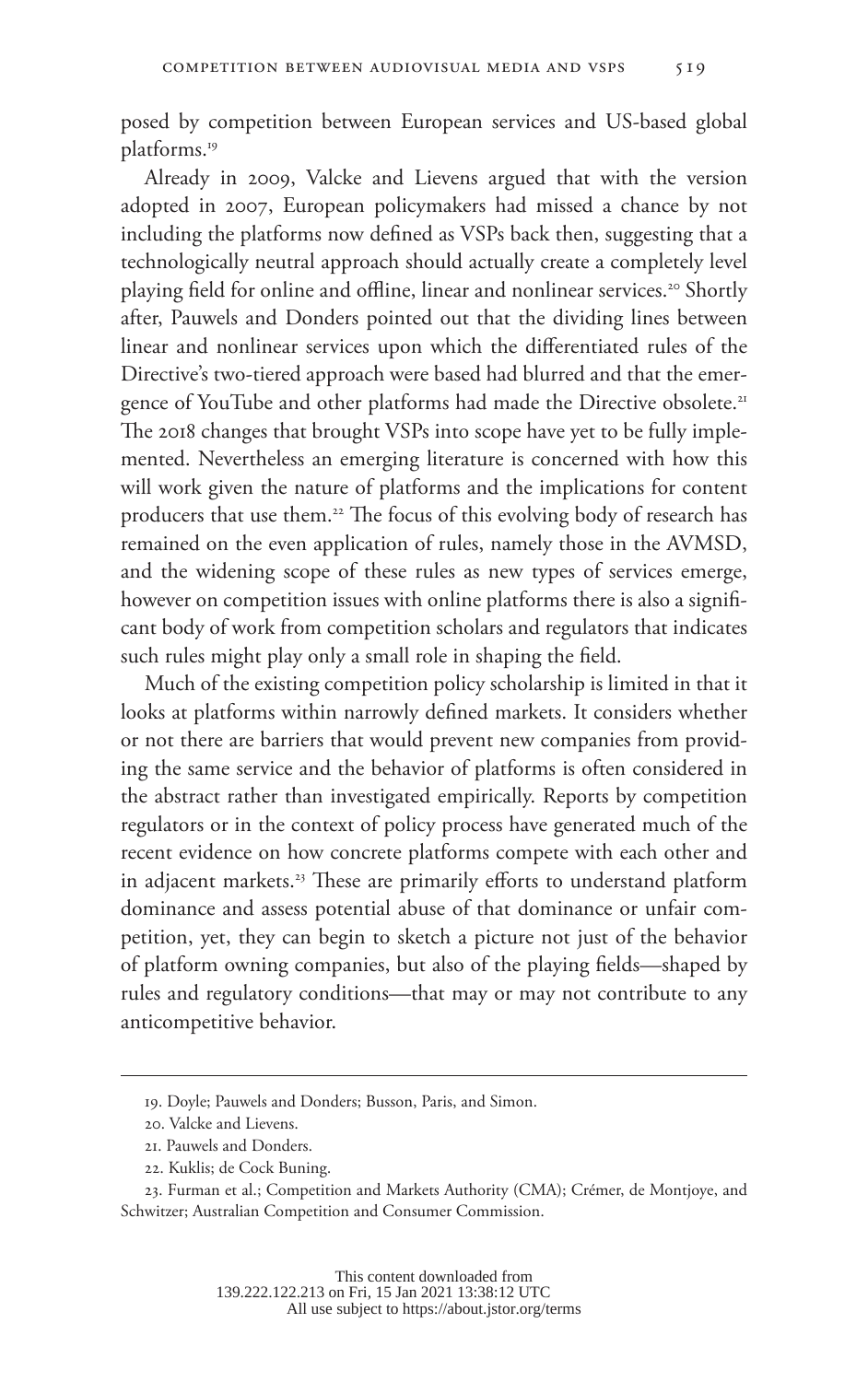The issue of dominance has been examined using the concept of market power and considering questions related to how platforms acquire and exercise this power and the extent to which antitrust measures are equipped to deal with it. Barwise and Watkins traced how several global online platforms have grown through a host of different means including creating propriety standards, exploiting user data secured consistently through high switching costs and lock-in effects, strategic acquisitions, and others.24 Others have pointed out that large platform owning companies have been able to leverage market power across markets or a whole value chain,25 for example, when a company's share in the social media market is leveraged in support of its programmatic advertising trading platform. Mergers and acquisitions have been crucial to this kind of cross market power. Alexiadis' work suggests that decisions in the key cases, many of which were waved through by the European Commission, were not particularly well-informed or consistent initially, with Google's acquisition of DoubleClick, a demand-side platform for ad serving, being probably the most controversial.<sup>26</sup> The complex nature of platforms, which involves network effects and often multisided markets, poses unique challenges for anti-trust intervention.<sup>27</sup> Nevertheless, failures in the application of antitrust measures and unhealthy concentrations of ownership in value chains that stretch across markets could contribute to uneven playing conditions for competition with online platforms, including VSPs.

A specific issue that has emerged from the field of competition policy is the role of data, as scholars have attempted to understand the extent to which anticompetitive practices or barriers to market entry stem from vast troves of personal data held by platforms. Data has long been considered an asset in online platform markets.<sup>28</sup> Those that argue platforms' amassing of vast amounts of personal data is not a source of competition problems cite as pro-competitive the contribution big data makes toward quality improvement and innovation, and claim consumer welfare enhanced by the fact that it allows services to be free to the consumer.<sup>29</sup> Sokol and Comerford, for example, argue that "firms can easily and quickly collect data from consumers upon launch, and both data and the tools needed to store and

<sup>24.</sup> Barwise and Watkins.

<sup>25.</sup> Alexiadis; Duch-Brown.

<sup>26.</sup> Alexiadis.

<sup>27.</sup> Coyle; Capobianco and Nyeso; Van Gorp, and Honnefelder.

<sup>28.</sup> World Economic Forum.

<sup>29.</sup> Sokol and Comerford; Lerner.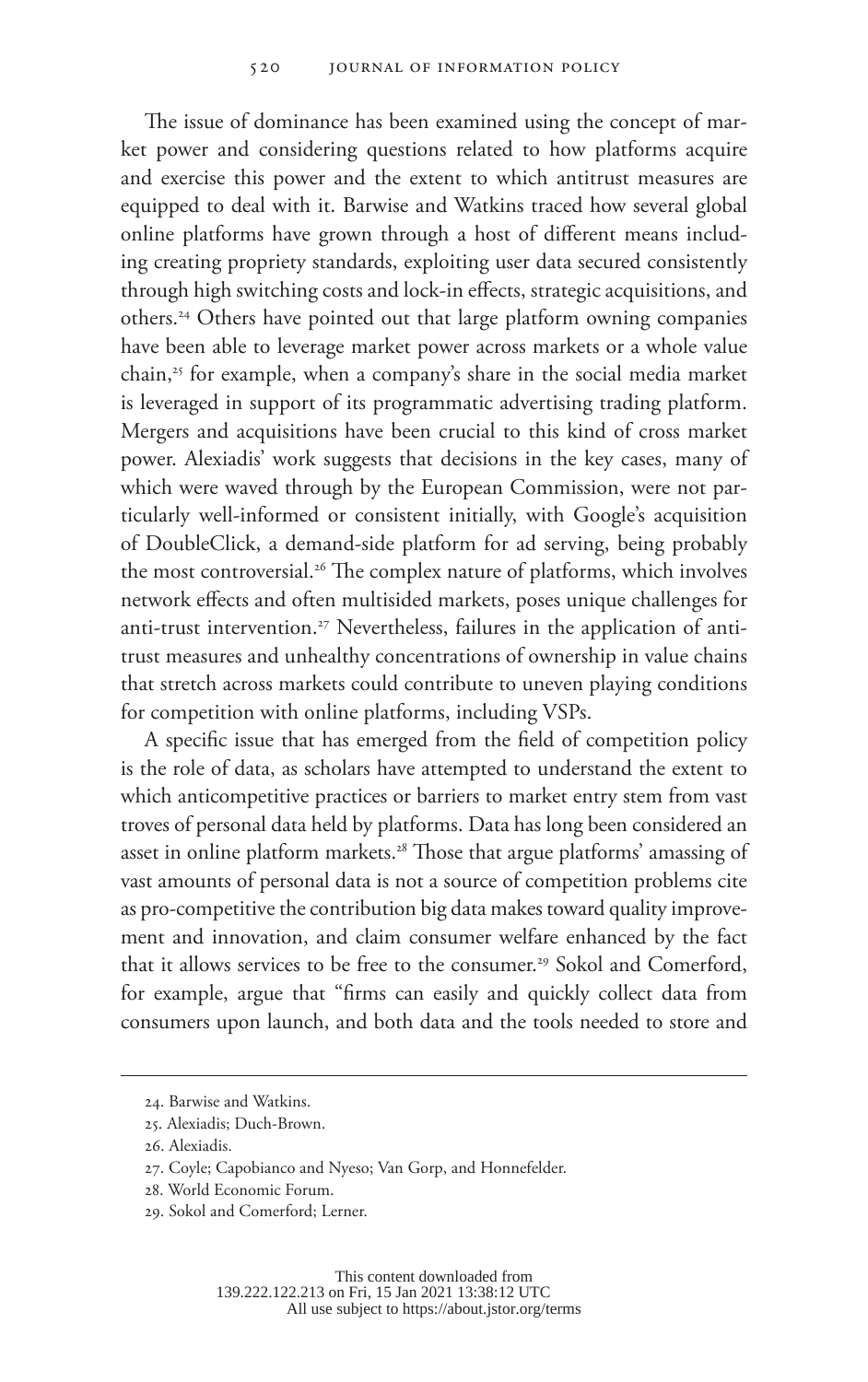analyze it are readily available from numerous third party sources."<sup>30</sup> This view is based on the assumption that personal data is not exclusive and relies on businesses and individual users being able to freely move or give their data to other platforms in order to switch or multihome.<sup>31</sup>

Others have generated evidence that challenges the assumption that advertisers easily switch or multi-home. As Kraemer and Wohlfarth found, the data used in advertising is not given at a singular point in time, but is continually refreshed by the observance of user behavior.<sup>32</sup> Newman found, in his investigation of search advertising, that what is used is "not just data on each individual user, but the cumulative data that can reveal how similar users behave."33 High-level expert committees in both the United Kingdom and the United States recently concluded that in the large online platforms derive such significant benefits of scale from their steady flows of user data, some markets may have "tipped" and require intervention.34

The competition policy literature has not yet sufficiently looked at where platforms compete with other types of firms. Here questions would revolve less around the conditions needed for another company to provide a similar platform and more around what conditions would be most fair for both platforms and the other firms with which they compete. The AVMSD essentially provides minimum standards for the quality of the ad inventory VSPs provide by establishing qualitative criteria for ads, essentially ensuring that VSPs and audiovisual media services must at least play by similar rules in this area. However, the arguments and evidence emerging from competition policy research suggest that any playing field on which VSPs compete may be shaped by the extent to which they can benefit from leveraging power from other markets in which they operate, particularly that stemming from their accumulation and use of personal data. Other interventions may therefore be necessary in order to further level the playing field, but to assess this we must understand more about the conditions shaping it.

34. Furman et al.; Stigler Center.

<sup>30.</sup> Sokol and Comerford, 1136–37.

<sup>31.</sup> Lerner, 21.

<sup>32.</sup> Kraemer and Wohlfarth.

<sup>33.</sup> Newman, 421.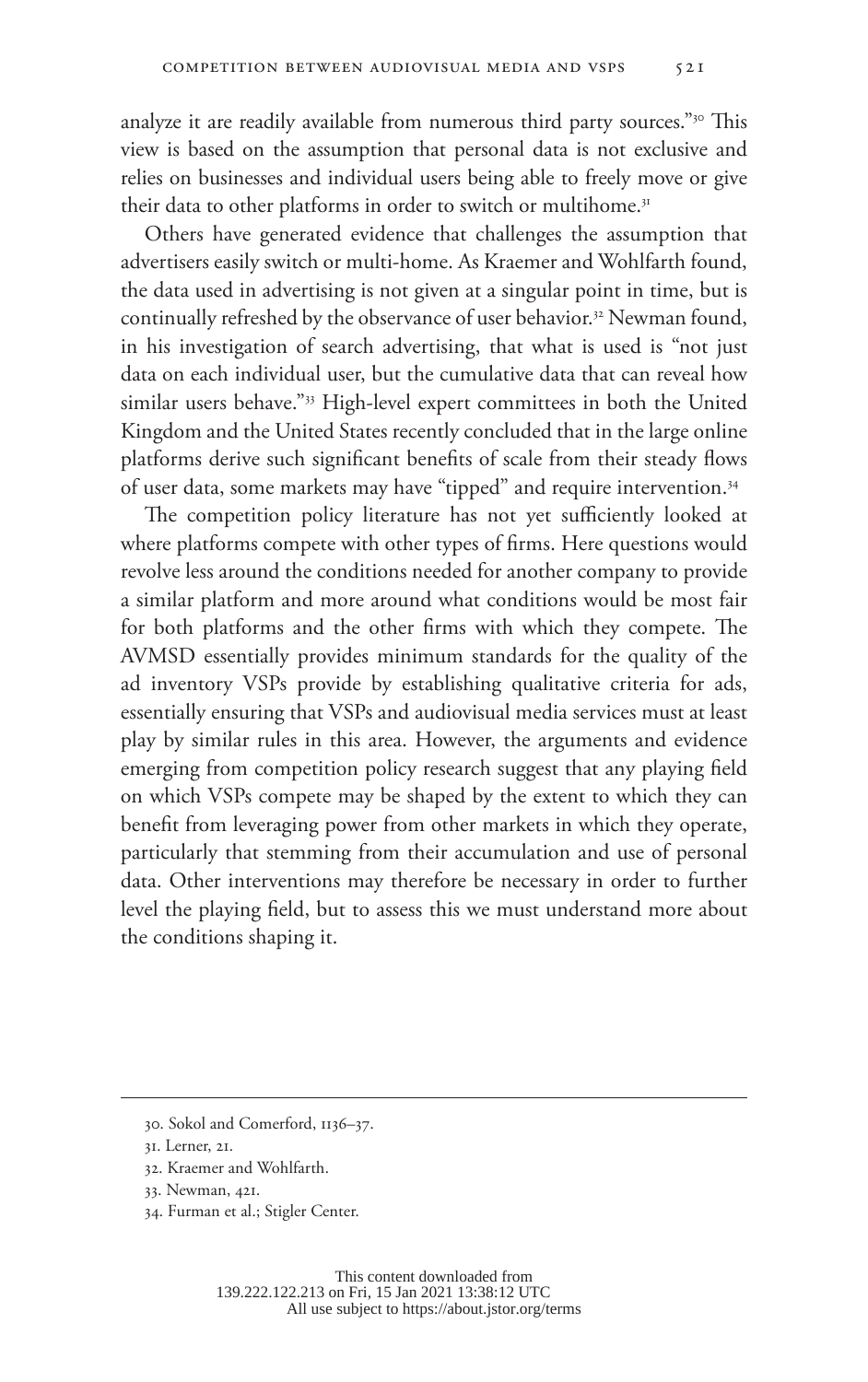# Methodology

As mentioned earlier, in the debates leading up to the revision of the AVMSD, providers of audiovisual media services had been very vocal with claims that platforms such as YouTube were competing with them directly for viewers and advertisers while not having to comply by the same rules. Given the issues raised in competition policy scholarship, we were skeptical that this relationship was so direct and that differing rules in relation to content and advertising were the main source of any advantage the platforms might have. Our objective was to understand the dynamics of the trade in video advertising and uncover any sources of unevenness.

We chose Belgium, France, Italy, and the United Kingdom as the locations for our investigation. Although our aim was not to elaborate country cases, we wanted to ensure we reached practitioners working in a variety of market environments, national and transnational. Though all well-developed Western European markets, they varied in market size and degrees of reliance on programmatic and addressable options. For example, the United Kingdom has the most mature digital ad market of the four countries studied while its TV advertising market remains an important component of the media mix, and addressable TV is highly advanced.<sup>35</sup> Both France and Belgium have mature markets when it comes to digital advertising in relation to the entire ad market but less reliance on programmatic options. Unlike the others, Italy's TV ad market remains the most important form of advertising and is still growing.<sup>36</sup> Another consideration was variety within the regulatory frameworks, because although all shared the common application of EU law, this is an area where there has been only minimum harmonization. France has a long history of protectionism toward its creative industries and its lawmakers have intervened to push transparency in the advertising trade, a rather opposite approach than the United Kingdom's one of liberalization and minimal intervention. Belgium is a small country essentially composed of three smaller markets, with regulatory powers devolved to *communautés*, and the specific market and regulatory condition of small states has been recognized.<sup>37</sup> We did not attempt to define the specific market for video advertising and calculate shares in each of these jurisdictions. Instead, we assumed that some of

<sup>35.</sup> Adshead et al.; Select Committee on Communications.

<sup>36.</sup> Coppola.

<sup>37.</sup> Puppis; Lowe, Berg, and Nissen.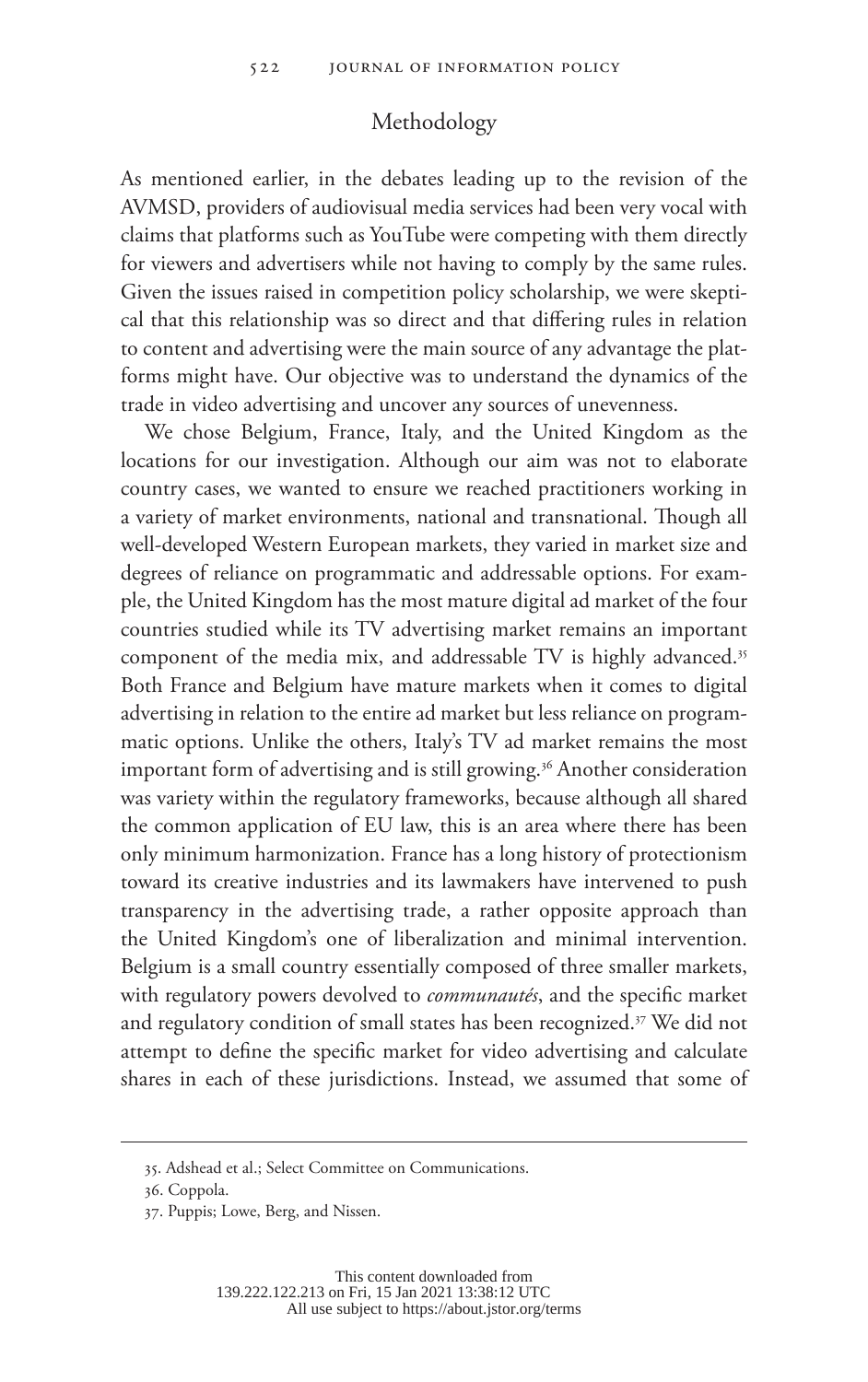this ecosystem operates transnationally, an assumption born out in our investigation, and that a variety of factors might be shaping the nature of competition within it. We combined interviews with key informants from companies involved in both the buying and selling of video advertising and compared the legal frameworks in which this trade was taking place.

We interviewed a total of 36 people across 26 interviews, some of which were with teams within an individual workplace. Most were *elite* interviews with people with particular positions of authority within their institutions while three were *expert* interviews with people from institutions not involved directly in the trade.<sup>38</sup> Sampling was purposive with individuals identified through industry contacts and by trawling through corporate web pages and LinkedIn profiles. Twelve were from companies on the demand side, agencies and advertisers, and 11 were from ones on the supply side, including both VSPs and AVMS providers.<sup>39</sup> We took an approach to interviewing that aimed to be presuppositionless,<sup>40</sup> rather than one that attempted to test any of the arguments that had been made about the nature of competition, and we did not assume the playing field was uneven. We asked questions about how decisions were made by those who determined how to spend advertising budgets on the demand side, how those on the supply side sold their inventory and set their prices, what kinds of metrics or other considerations came into play, what kind of relationships existed among the players, and how both demand and supply side players thought of the various advertising inventory options and the other players in the ecosystem.

Interview transcripts were coded thematically using Nvivo in two layers by first identifying topics and then what was said within topics. The initial coding covered broad themes such as ad products, decision-making, metrics and measurement, data issues, relationships, innovation, the role of programmatic, and competition concerns. The word frequency functions within Nvivo were used to help confirm salience and identify themes.

<sup>38.</sup> Van Audenhove and Donders.

<sup>39.</sup> We had slightly more participants from the United Kingdom and Italy than from France and Belgium; however, these included ones whose remit was the EMEA (Europe, the Middle East and Africa) region and so were not speaking as from a national jurisdiction. The sample included national broadcasters and included one of the large global and a smaller, less wellknown but also global VSP. Regrettably, numerous and sustained attempts to get more of the big global VSPs to agree were unsuccessful, and we did not have the resources to seek out subnational AMVS providers. In order to protect the anonymity of those interviewed no further details about the companies involved can be provided.

<sup>40.</sup> Kvale.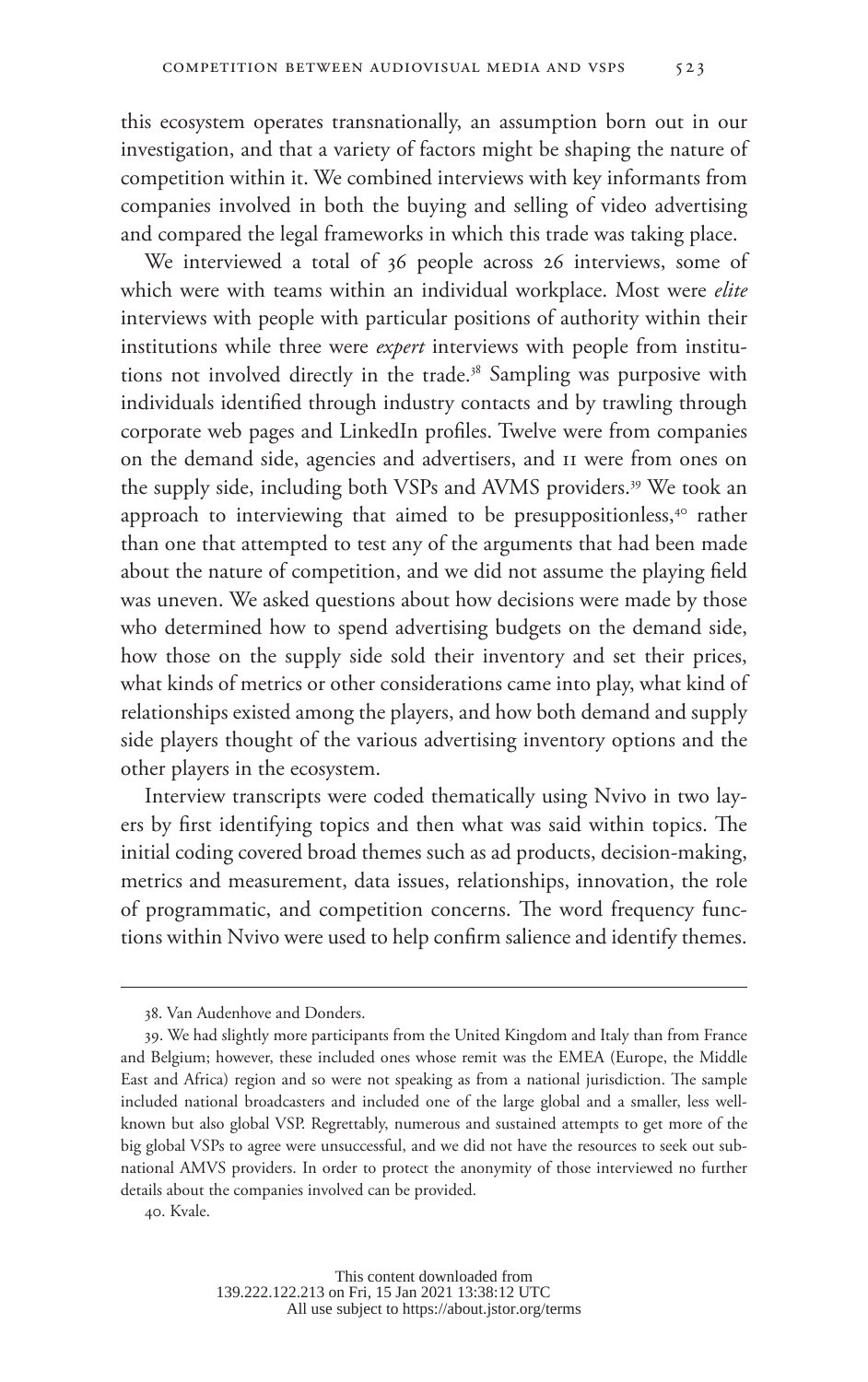The second level of coding was done within the themes identified in the first round and mapped out in a spreadsheet.<sup>41</sup> Attention was paid to begin coding at alternating ends of the transcript list so as not to be consistently influenced by starting with demand or supply sides.

The legal framework analysis covered legislation, regulatory decisions, and self-regulatory instruments in the following areas: consumer protection (in relation to advertising), data protection, taxation (as applicable to the relevant companies), competition and pluralism, advertising standards, and content rules. These were filled into a matrix through which similarities and differences were identified. The purpose was both to assess the regulatory conditions that may be affecting the levelness of competition and to triangulate interview accounts. Slight differences were identified in relation to product placement and sponsorship rules, misleading and comparative advertising rules, and media pluralism and cross ownership rules.42 The treatment of personal data was harmonized across all four cases by the introduction of the General Data Protection Regulation (GDPR), but we found significant differences in the legal obligations related to the disclosure of nonpersonal data stemming from the financial transactions of advertising that will be discussed in detail as follows.

This investigation was only conducted in relatively advanced Western European contexts<sup>43</sup> and was further limited by its focus on the trade of video advertising inspired by the debates about the leveling of the playing field for that trade around the revision of the AVMSD. Although other forms were mentioned by interviewees and covered by the legislative frameworks, it was not within the scope of the project to consider other forms of display advertising, search, outdoor and experience, or other below the line options. The sample did not include representatives of press publishers, non-VSP online platforms, or providers of outdoor inventory. From this mixed method investigation, we found differences in access to and ability to utilize both personal and nonpersonal data to be a source of unevenness in the playing field. The details of these imbalances were illuminated in the accounts of how the various actors use data and the

<sup>41.</sup> Sixty-eight subcodes were identified across the first level themes. Each was considered a subtheme if found in at least two transcripts. A full matrix of themes and subthemes is available from the authors.

<sup>42.</sup> For elaboration of these findings, see Broughton Micova and Jacques.

<sup>43.</sup> For practical reasons we were not able to include Germany, which is one of the most advanced and sizeable European markets with particular attributes; however, it was mentioned by some of those respondents working regionally.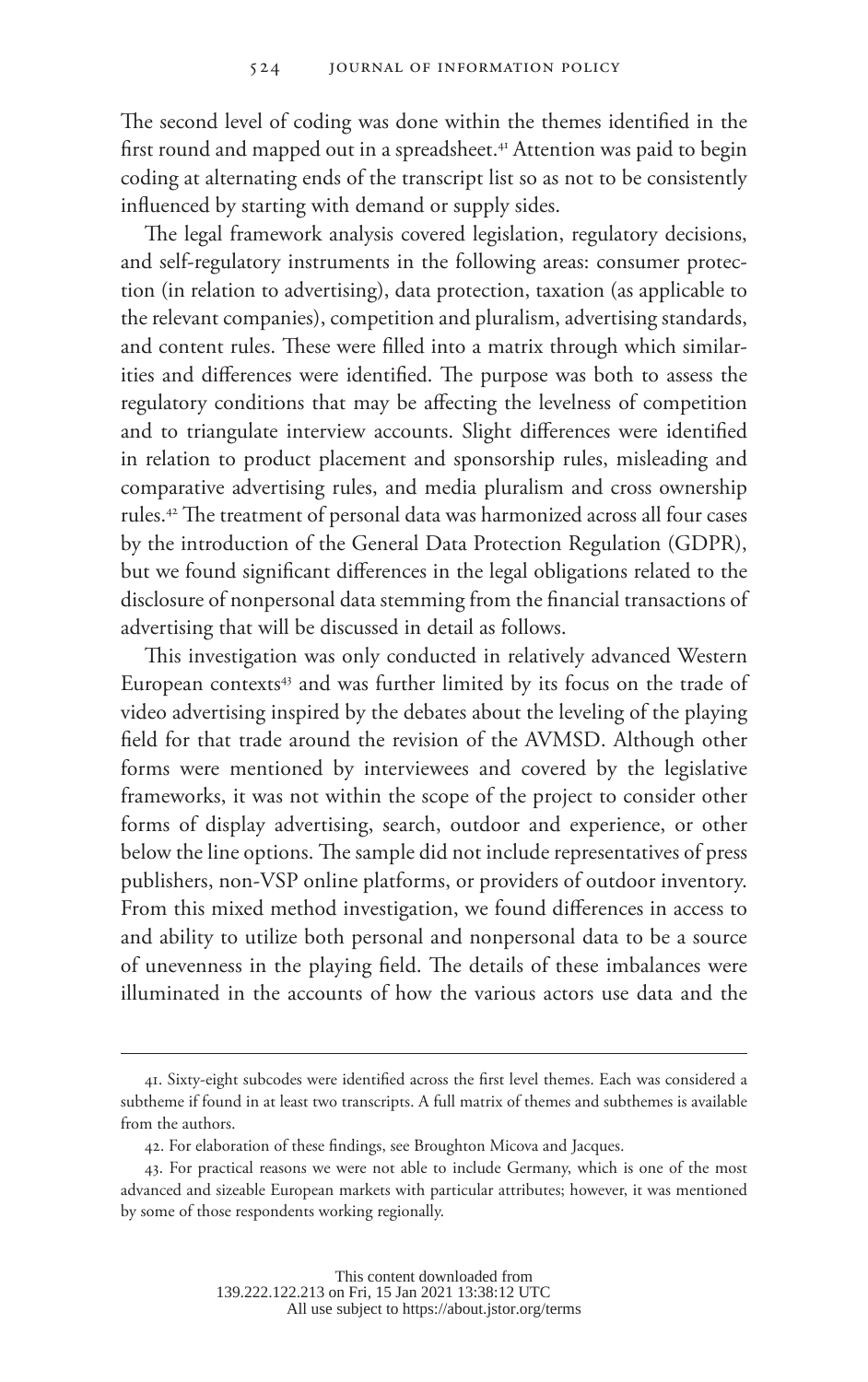frameworks in which this use takes place. We categorized these into three distinct functions that are elaborated in the following section.

## Three Functions of Data in the Ecosystem

Even well before online platforms got into the business, advertising relied heavily on data. Audience measurement data was combined with data from panel surveys and focus groups about the attitudes, preferences, and behavior of various categories of people. This type of data is voluntarily given, aggregated, and anonymous. The technology of online platforms allows for the collection of data about individuals by observing their behavior and by inferring characteristics from patterns in their behavior.<sup>44</sup> Such data can be linked to an individual, or it can be aggregated to generate information about groups of similar people or about any given campaign, ad inventory, or channel. The buying and selling of video advertising inventory also generates nonpersonal data related to the financial transactions and revenues generated. We found these different types of data being used in a number of ways within the ecosystem and that categorizing them into distinct functions helped to identify how the imbalances in the use of data contribute to uneven competition.

We identified three functions of data, each of which describes a category of ways data was used in the trade for inventory on both VSPs and audiovisual media services. The first, the targeting function, covers how data from various sources is used in the targeting of users of VSPs and both users and audiences of audiovisual media services. The second function is that of strategy design and is largely the domain of media agencies. It describes how data is used by those who primarily determine how advertiser budgets are spend. The final function we describe is that of telling the story of success. This is how data is used by all the inventory holders and the media agencies to establish value and faith in their performance, and to build the long-term relationships that the evidence showed remained very important, despite the growth of programmatic trading. In this section, we elaborate each function in turn.

<sup>44.</sup> Autorité de la concurrence and Bundeskartellamt.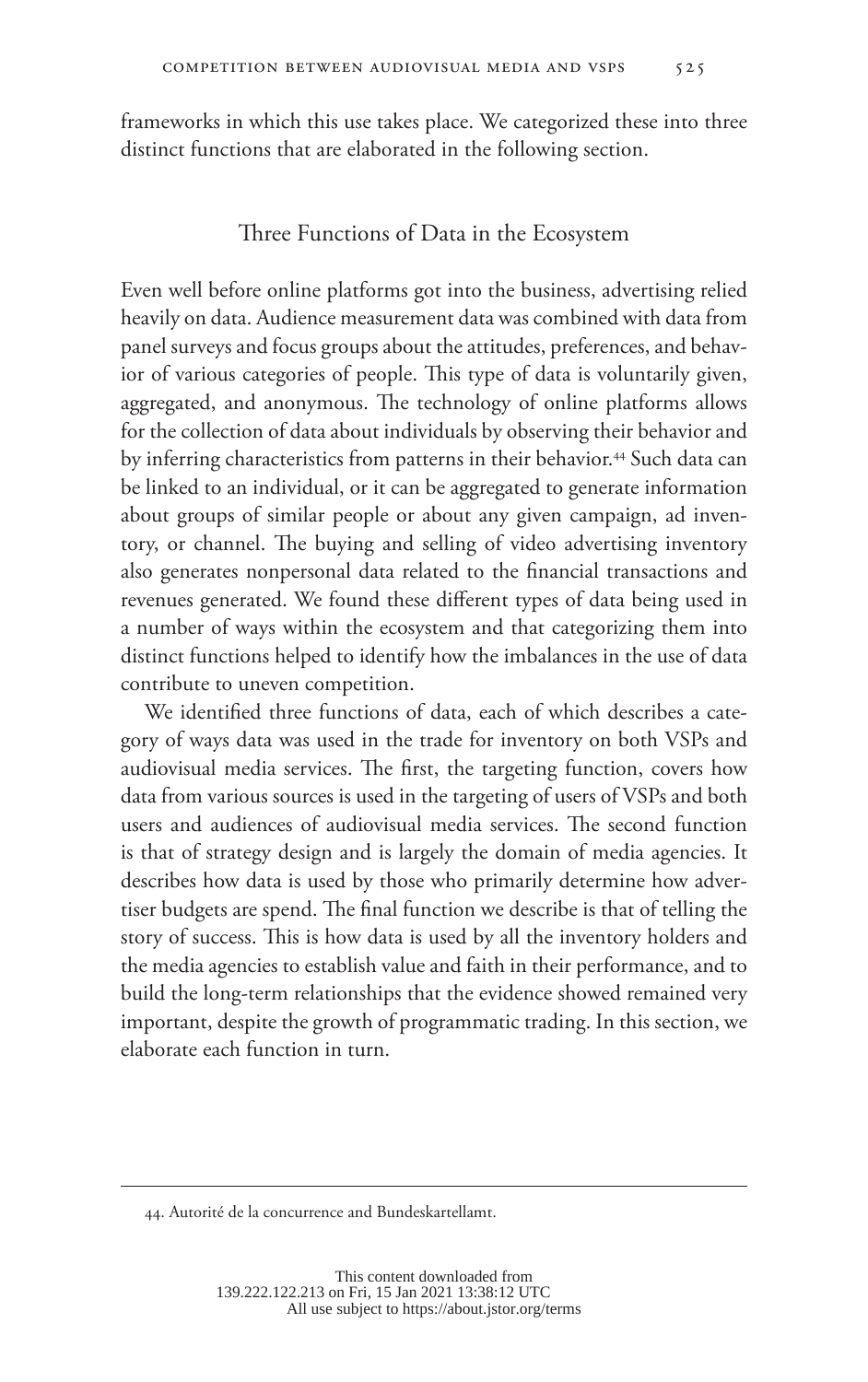#### *Targeting Audience/Users*

The major VSPs have vast numbers of consenting individual users who can be identified and from whom they can gather personal information that can be used by advertisers to target them. This includes data volunteered by users, but more importantly for targeting, it includes observed data and inferred data generated through user engagement with the platforms and other services for which the platform has gained consent. The value of this data does not derive from its collection at a specific moment in time but from it being continuous, providing insight into user preferences and ad campaigns performance. Those collecting this data need to have the trust of users and ensure continuous use.45

When looking at the way data is used in targeting, this continuous feed of personal data functions similarly to the way continuous audience measurement data and data from regular panel surveys does for advertising on audiovisual media services. In targeting advertising on both VSPs and audiovisual media services the value of data lies both in connecting an ad to the right person and in generating the insight into how similar consumers might behave. The first purpose is simply about delivery, whether to a known individual user watching a live stream on Twitch or a video on YouTube, or to a group of people likely to fit a particular demographic known to watch a cooking program on a national broadcaster. For delivering an ad to a known individual, personal data is required to execute the delivery. The second purpose is generating insight into how various type of people or groups might behave or for creating consumer archetypes or "twins" that agencies use to establish which consumers they wanted to reach and how. For this purpose, the personal nature of the data was irrelevant.

Multiple respondents talked enthusiastically about the possibilities of targeting, describing how third-party data, data from the platforms offering ad inventory, and customer data from advertisers were used to target in new creative ways. One example given was how data purchased from Oath (now Verizon Media) about individuals' cinema ticket purchases harvested from their e-mails was used to target individual cinemagoers with online advertisements. Another respondent recounted how his agency produced a series of short online ads that built on each other in a narrative, but with multiple options for the direction of the narrative that were

<sup>45.</sup> Kraemer and Wohlfarth.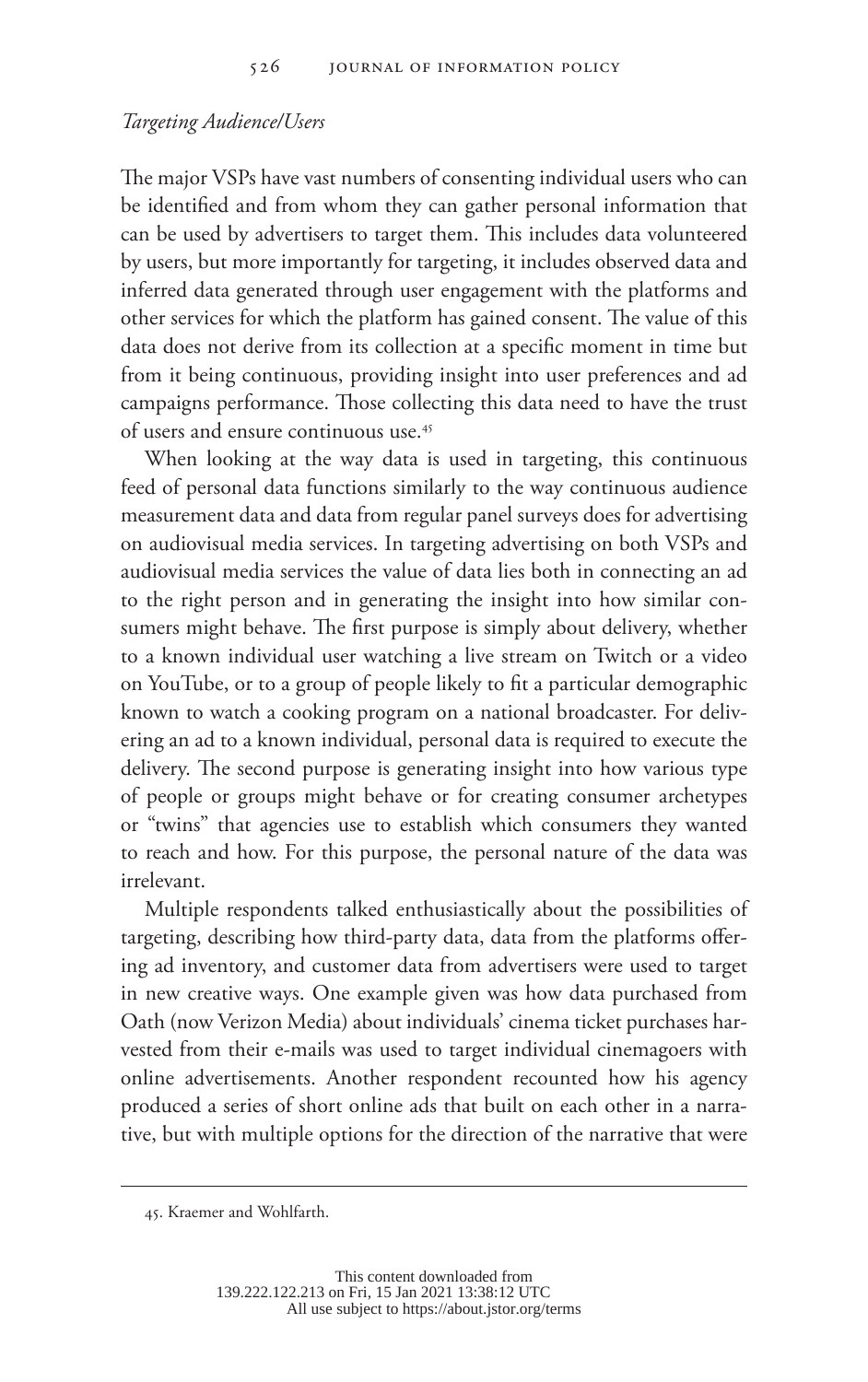chosen depending on how the user behaved following the previous one. Nevertheless, the agencies need for identifiable data is limited.

For example, Jane Doe is 25-year-old female in Seattle. She is a moviegoer who sees Japanese anime films in cinemas (as reported by her e-mail provider) and watches a lot of anime on YouTube, as well as lot of cake decorating videos and ones related to a few particular video games. Her tastes in music have been tracked by her online listening and Spotify playlists. The data on all this is combined with that of many others with shared characteristics to create a model of people with her tastes and behavior. Jess Dee a 25-year-old female who shares tastes in music and video games with Jane. She is not very familiar with anime but gets targeted by a trailer for an anime film while watching a cake decorating video because the "twin" created from the observation of Jane and others like her indicates she might be interested. Only the ad server placing the ad at the start of her YouTube video had to be able to identify her.

This kind of very granular targeting and engagement with specific individuals was not necessarily always called for by campaign objectives. Every agency respondent interviewed reported that the first consideration in planning is what the client wants to achieve with advertising, their objectives. Most explained that meeting longer term objectives such as brand building, attitude shifting, or awareness campaigns still start with television advertising as the central piece. When the objectives were more short term, such as to drive sales with a specific group, get repeat business from previous customers, or to test the waters with something a bit experimental, then campaigns required higher levels of targeting. As described by agency respondents, the targeting possibilities and data sets of YouTube were not directly competing with those of the United Kingdom's ITV or Italy's Mediaset, or even with those of Facebook.

AVMSs are also investing in inventory options that offer more targeting possibilities than linear TV. Major AVMSs in the countries studied offered some addressable TV options via set-top boxes, such as Sky's AdSmart in the United Kingdom. Most major services had moved to sign-in based catch-up services. Both set-top boxes and sign-ins provide data that can be used for targeting and increase the amount and diversity of inventory services can sell. The observation of one agency respondent that "sales houses and broadcasters are really evolving to digital activities in order to get this data because if you have only television activities, you won't have this data" was confirmed by respondents from AVMS providers in all four countries. Some AVMSs are essentially pooling their data sets by cooperating on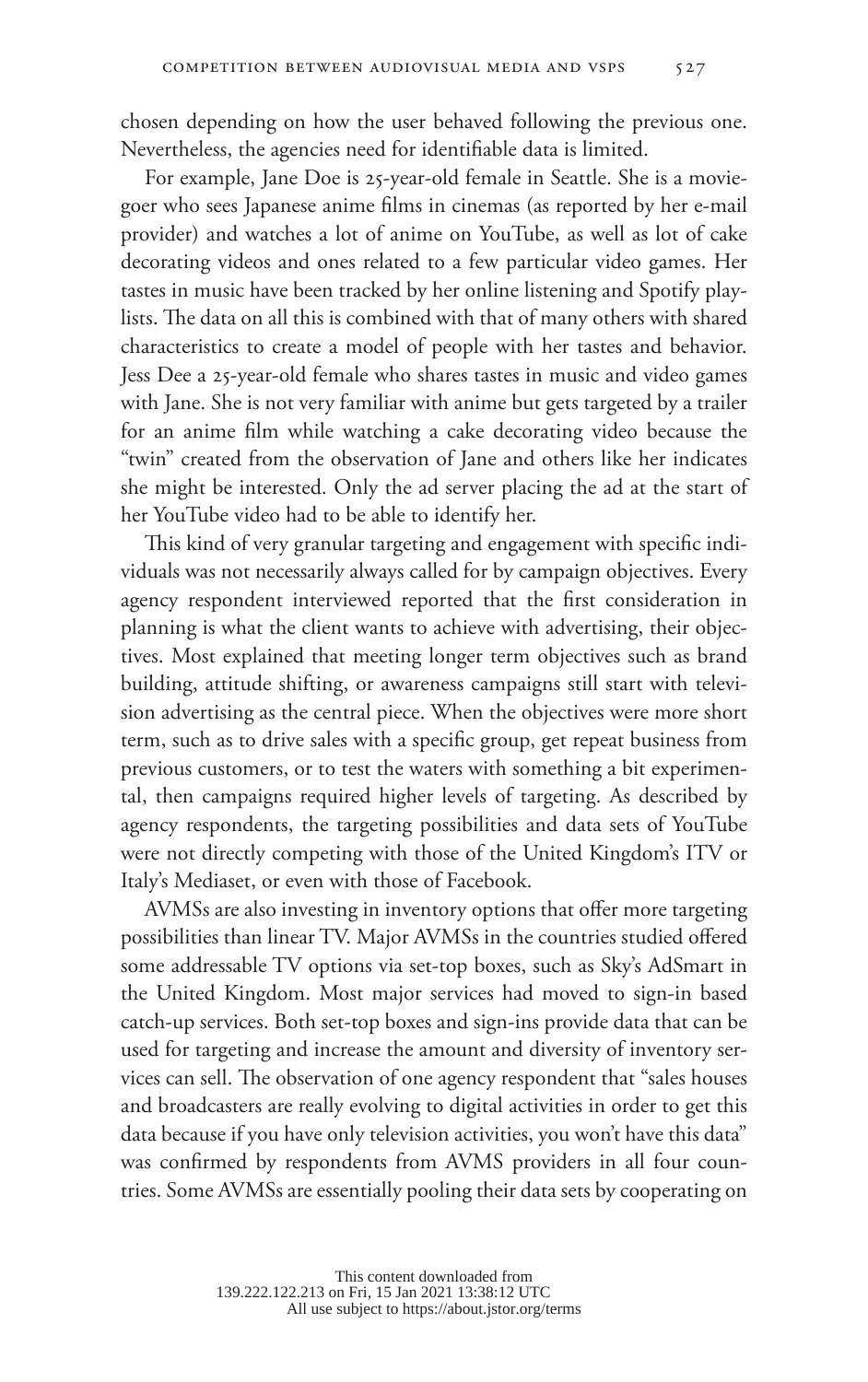tools to offer addressable and programmatic buying options at scale both on a European level, for example, through the European Broadcasting Exchange<sup>46</sup> or within a national jurisdiction, such as the cooperation between RTL and ProSiebenSat1.47

In all four countries studied, the use of personal data for targeting individuals was governed by GDPR,<sup>48</sup> and there were no other sector-specific rules on personal data. Article 4 of the GDPR defines data controllers and data processors. Controllers, such as the VSPs and AMVS providers, are responsible for determining the purposes and means of processing personal data, whereas processors are responsible for the processing of data on behalf of the controller, and controllers have to get consent for all the processing that is done with data they have gathered.49 Nearly all the respondents mentioned GDPR spontaneously.

Advertiser, agency, and VSP respondents commented that they had noticed a loss of some players after the GDPR came into effect, mainly third-party data suppliers, but welcomed this as cleaning up those engaged in unsavory practices. Respondents from five different AVMS providers reported in some way that GDPR compliance for them as controllers was difficult or a burden, and two complained that they had to deal with consent on behalf of all those processors in the programmatic trading system that might engage with the data they controlled. Five respondents from across the categories argued that the GDPR had increased the dominance of the global VSP-owning companies engaged in programmatic trading, citing Google in particular for pushing trade onto its own platforms by cutting off others' access to data for which it was a controller.<sup>50</sup>

There remains a large gap between the amount of personal data that AVMSs hold on individual audience members and what VSPs have on their users, and differences exist among VSPs. As long as advertiser objectives continue to require varying levels of targeting, the specificity with which the individual users or audiences of AVMSs and VSPs could be seen as part of the differentiation of inventory. Control over the personal data

<sup>46.</sup> EBX.

<sup>47.</sup> Dziadul.

<sup>48.</sup> Though the United Kingdom left the EU on 31 January 2020, the GDPR remains valid through the transition period at which point it is transposed into UK law.

<sup>49.</sup> European Parliament, "On the Protection of Natural Persons."

<sup>50.</sup> Google plays the role of controller in some services and as processor in other services. For the division, see Businesses and Data.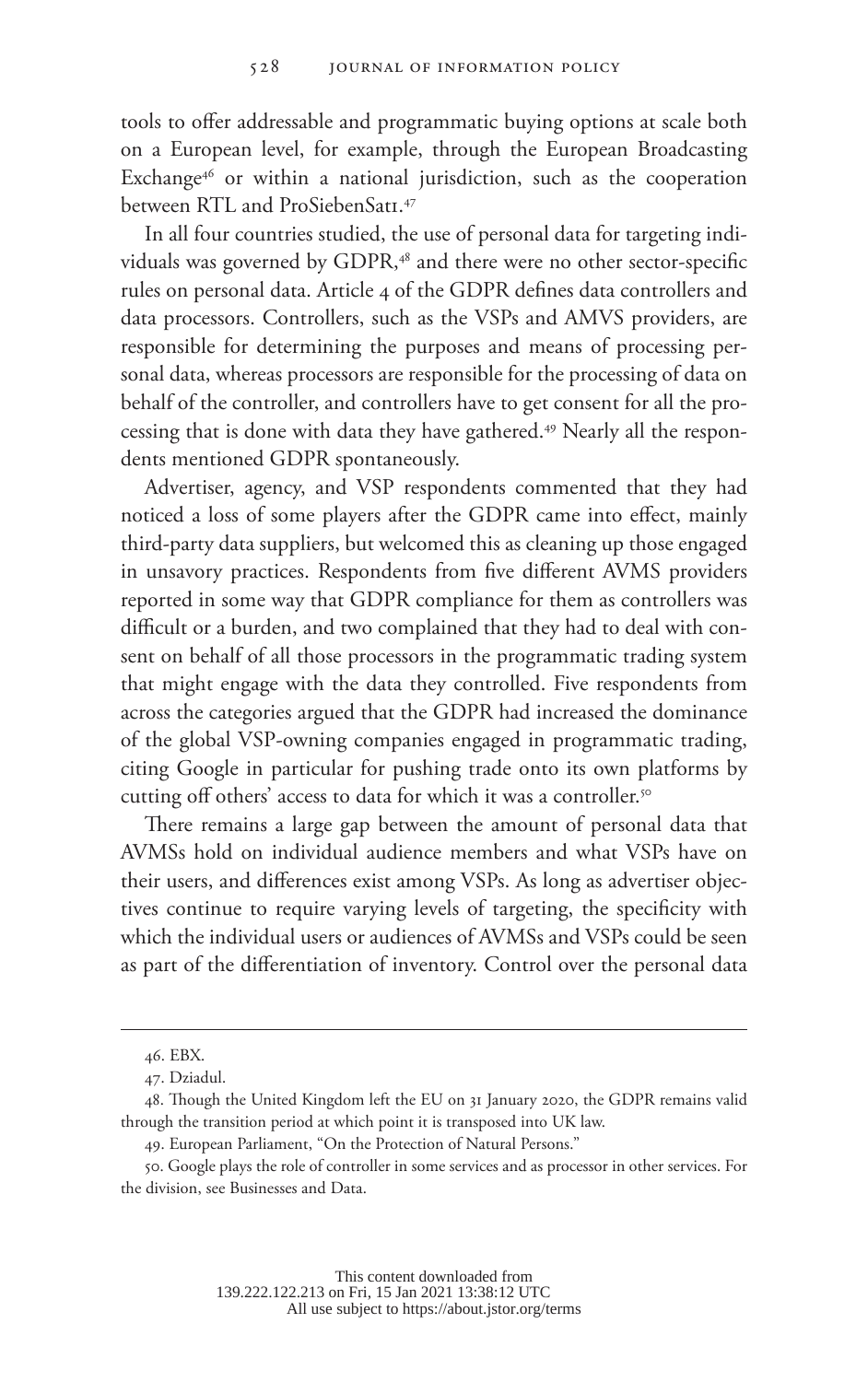required to link ads to specific individuals is also justifiably limited by data protection rules. Much of the data used to determine whom to target and by what means, however, is removed from the individual in a similar way that it is removed from individuals who have participated a panel survey. Where we did find evidence of unevenness was in the tools used to purchase, serve, and verify targeted ads that generate the data that feeds into media strategy making and planning.

## *Determining Strategy*

The way agency respondents spoke about the process of determining how advertising budgets are allocated across what they referred to as different channels was most akin to a cook working out a recipe. It starts with the objectives of the advertiser, which are often shaped by the type of product or service, and then prices and a host of metrics representing historical experience are plugged into complex econometric modeling. As one agency respondent described:

"what we're looking at is we've been able to track the effectiveness of every one of those media partners in its ability to deliver a sale at the end of the day, we attribute a cost per action against all of those. And then we will make adjustments and we will re-plan based on historic performance."

Those designing strategies talked about two types of data as important at this stage: anonymized aggregate observed data from previous campaigns and nonpersonal data indicating cost. Here we found sources of unevenness for those vying to have their inventory included in campaign strategies stemming from imbalances in access to campaign metrics and other information with which the potential effectiveness of inventory was assessed and upon which prices were based.

Though there was little choice in the measurement data used for broadcast inventory, these were provided by independent industry bodies in all countries studied. Those metrics were universally accepted, audited, and available at transparent rates to inventory holders, agencies, advertisers, and others. While the amount and variety of data that can feed into modeling effectiveness for online inventory was vastly greater, it was not standardized or audited, and who had access to it appeared dependent on opaque relationships with intermediaries and third-party providers.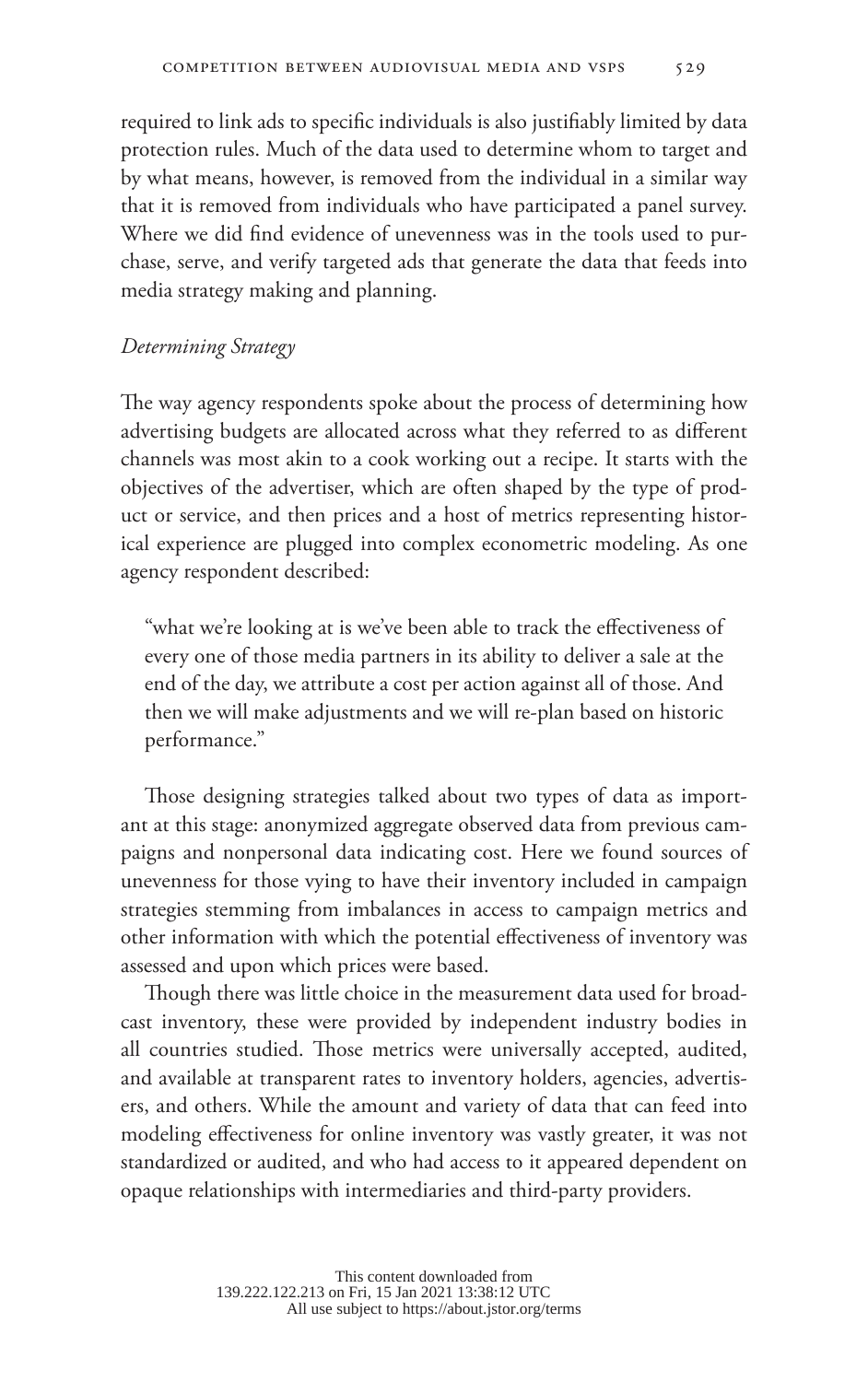A key tool talked about was the ad server, which gathers the data related to each ad placement that was aggregated to produce campaign and channel metrics.<sup>51</sup> Third-party trackers are also crucial for measuring the effectiveness of online advertising. There are a number of companies offering such services, and often inventory holders engage with more than one. However, multiple agency respondents reported that Google's ad server is overwhelmingly used, and Google's and Facebook's trackers are by far the most common.<sup>52</sup> Only a limited number of third parties have been approved for tracking on Google's YouTube<sup>53</sup> since GDPR went into effect, and multiple agency respondents expressed suspicion about the provision of such data by the platforms that also offer inventory.

One agency representative explained,

"[i]t's well-known that you don't get the same amount of data as Google and Facebook will get. For instance, you get, at best, impressions in aggregate from Facebook and then when Facebook—I think this example is probably true. When Facebook track, they track in a way that's very favorable to them."

Another respondent gave an example of how a platform set the terms for what counts as an impression with less viewability and a shorter duration than what they consider the minimum, resulting in a discrepancy between what they reported to their client to show effectiveness and what was charged by the platform and costed into the budgets.

For online and addressable TV inventory data such as about the quantity and quality of views, click through to webpages or the minisites accessible on addressable TV is gathered through the delivery platforms. Inventory on Google's YouTube and on Facebook can only be bought through their own trading platforms. Their tools were also reported to be the unavoidable choice for the purchase of other online inventory because of what eight different respondents referred to as "walled gardens." The term refers to the data environment that is controlled by one company that may allow users to import data but only allow selected aggregate data to

<sup>51.</sup> The word "channel" here is used as it is by those in the advertising industry to mean, they type of medium for example linear television, radio, outdoor display, search, social media, and so on.

<sup>52.</sup> Helles, Lomborg, and Sophos Lai.

<sup>53.</sup> YouTube.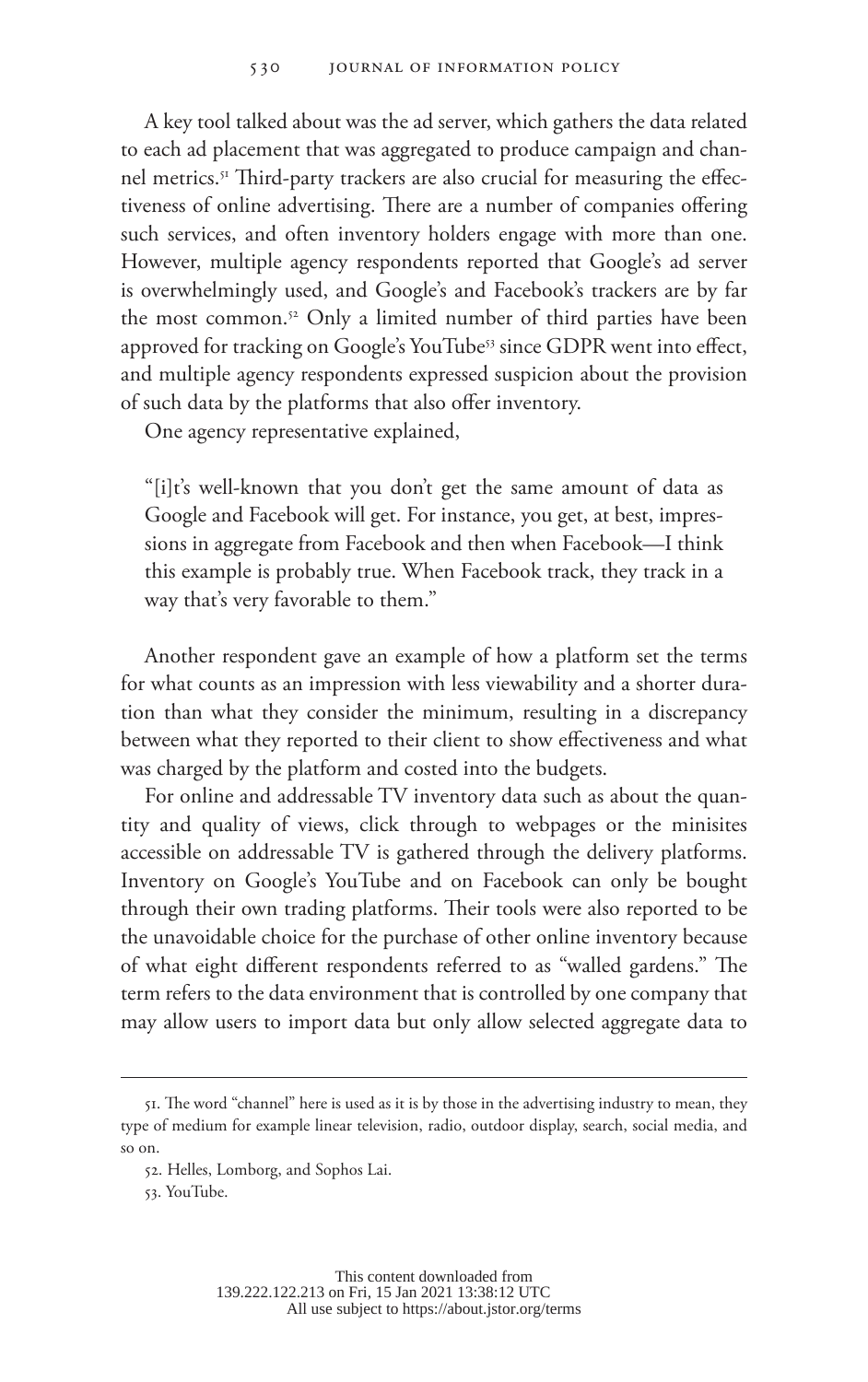be extracted.54 One such complaint was that because a client used Google Analytics on their own website, the agency was then locked into using Google's demand-side platform to activate the campaign. While the advertiser and the agency according to contract "owned" the data stemming from their own campaigns, they explained that they could not use it outside of the Google "garden."

Google and Facebook are not alone in this practice. A respondent from another VSP described a similar practice and a strict policy against allowing third-party tracking. Two representatives from AVMSs confirmed that their companies were modeling their own data "walled gardens" after the practice of the platforms, in part to avoid opening up their addressable inventory to Google's trading platforms. Most AVMS providers and even smaller VSPs are not also providers of analytics services or third part tracking, meaning the depth of the campaign data they offer within their "gardens" will be limited and as will their ability to drive buyers into them.

The other type of data involved in determining strategy and dividing up budgets is price. Media agencies that do the buying of inventory have historically made their profits from the difference between what they can get as the price for the inventory and what they can charge the client. This is an arbitrage system in which agencies pool their buying across clients and campaigns, getting a lower price than the advertiser could individually, and include a margin for themselves. Though for some services agencies reported having moved to a flat fee, it was confirmed by multiple respondents from agencies, advertisers, and inventory holders that the discounts and rebates characteristic of media buying in broadcasting and print media were still common practice despite the expansion of programmatic trading. One advertiser respondent working across Europe claimed that cash rebates and kickbacks were even more common for online inventory in some countries.

In the accounts of both demand- and supply side respondents, past performance metrics, expected audience/user reach, and pricing information appeared crucial to these negotiations. The financial data resulting from the buying and selling of advertising is special category of nonpersonal data. It can be in big datasets, such as the price achieved on vast numbers of nearly instantaneous auctions in programmatic buying systems or can be cumulated into a few regularly reported figures. Among the regulatory frameworks we examined, only in France were there requirements for the

<sup>54.</sup> Further explanation see Adshead et al., 14.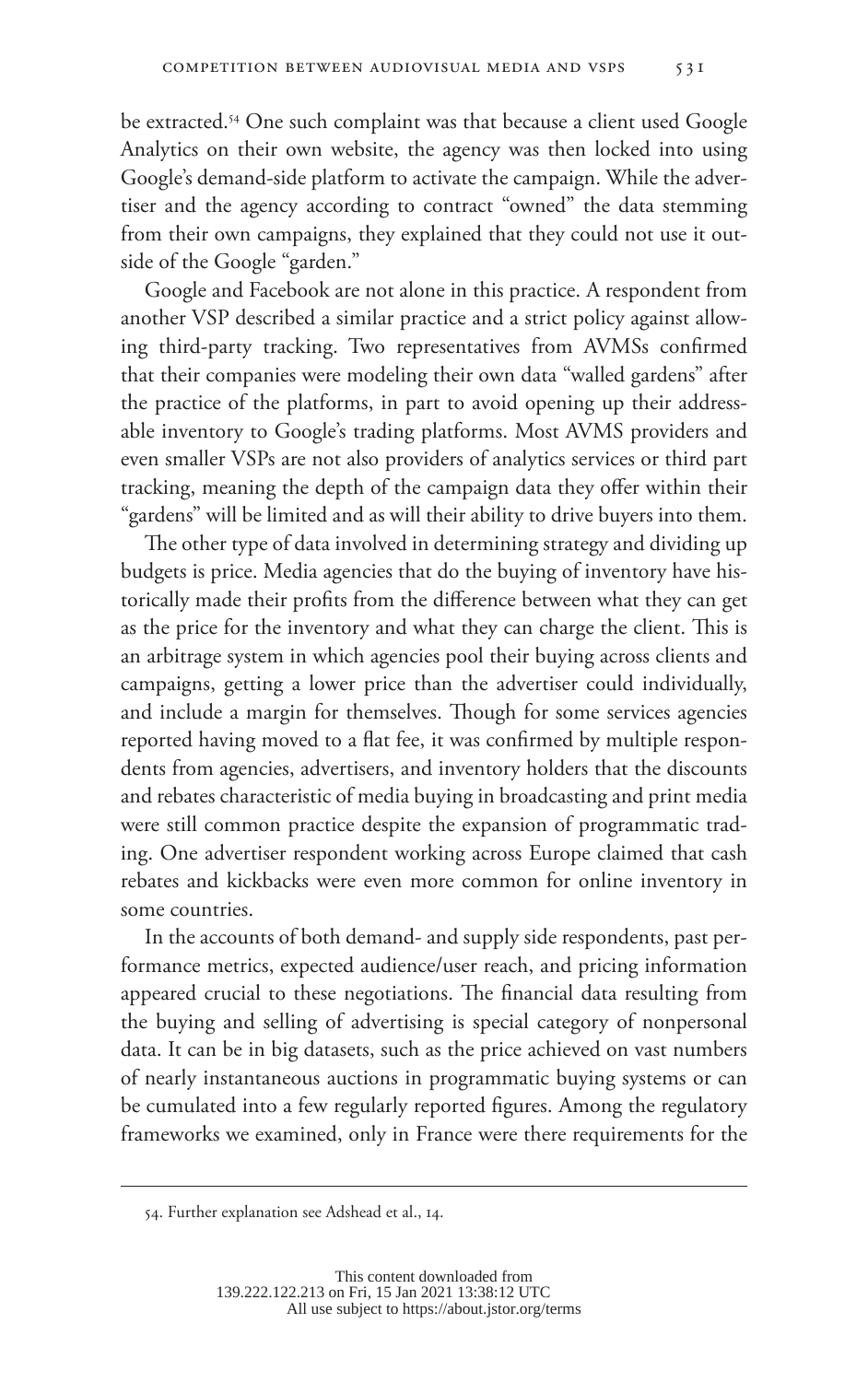disclosure and reporting of financial that were equivalent for all inventory holders.

In 1993, France introduced an anti-corruption law regulating the purchase of advertising space, known as the "Sapin Law."55 Initially, this piece of legislation aimed to address harms to advertisers and media companies from the lack of transparency in the arbitrage buying of advertising inventory by media agencies. An alternative to the structured shared-based systems of other jurisdictions, the Sapin law requires an agency to communicate any discount or tariffs advantages made by the media organization to the advertiser to avoid exorbitant profit margins. The law was amended in 2015 to broaden its scope to digital advertising (article 20). Henceforth, an advertiser is also entitled to know the cost of an entire campaign as well as the price paid for each advertising space purchased in digital advertising. A decree n 2017-159 adopted in February 2017 includes specific rules for programmatic advertising or other real-time bidding. From January 1, 2018, all intermediation charges (whether human or artificial intelligence [AI]) must be communicated to advertisers. There are now requirements to report campaign data, such as on the dissemination environment where the advertising is featured, the content, the format, the number of impressions, pages visited and clicks, as well the total amount invoiced.

The French competition authority found that the expansion of the Sapin law to digital advertising was seen as a positive step by many actors including major online platforms and intermediaries.<sup>56</sup> This overall approval was mirrored by our interviewees from agencies in France who wanted to see it harmonized at the EU level, though they did note it was not without cost. As one noted, "at a personal level, I think that yes [the Sapin law is a good thing], at a professional level, it is difficult for companies because this adds many administrative constraints that the legislator may not have foreseen." Examination of the legislation suggested that there will likely be practical uncertainties as to who is obliged to fulfil these new obligations. In addition, it only applies to the French territory, which gives it limited scope within an ecosystem where the majority of the actors are located elsewhere.57 The Sapin Law only ensures transparency to advertisers, but it

<sup>55.</sup> Loi n 93-122 du 29 janvier 1993 relative à la prévention de la corruption et à la transparence de la vie économique et des procédures publiques.

<sup>56.</sup> Autorité de la concurrence.

<sup>57.</sup> This being said, article 27 does make an attempt at broadening the reach of this legislation beyond the French territory but difficulties remain in practice.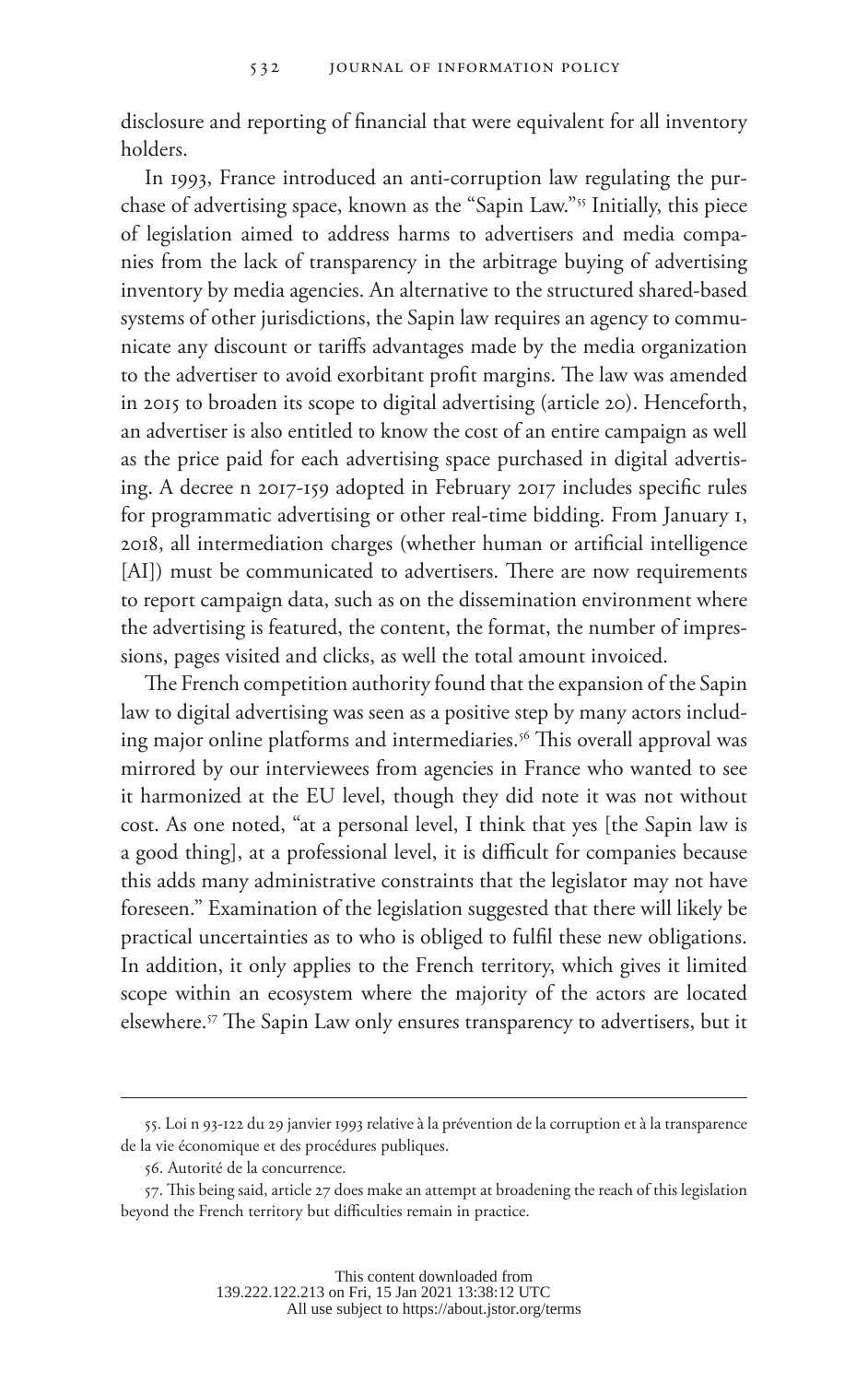does allow advertisers to see what exactly they are spending their money on and what makes up the prices they pay.

In the United Kingdom, a certain level of financial transparency for television advertising was achieved by the fact that media owners participate in a share-based system that is based on advertiser commitments for total multiyear spend and the audience measurement data. In the past, it has formed the basis for remedies to protect competition in the Carleton/ Grenada merger that became ITV.<sup>58</sup> It may not directly reveal any discounts or rebates, especially in the form of airtime in lieu. However, combined with the required revenue reporting to the regulator Ofcom and the transparent audited audience measurement data, it seemed to provide the players some transparency. Similar systems were present in Belgium and Italy. In Italy, the regulator required platforms, even those taxed abroad, to provide advertising revenue data in a manner equivalent to the requirements for audiovisual media services, for the specific purpose of protecting competition in media markets.<sup>59</sup>

In each country, those selling television inventory had access to the historical audience data of others offering television inventory from the independent measurement bodies. In Belgium, Italy, and the United Kingdom, the share-based buying systems and the regular financial reporting required by the regulators gave a degree of transparency regarding the prices paid for inventory in the past, which can help them assess and represent to buyers the value of their inventory. With agencies moving from television strategies to multi-platform video strategies, television broadcasters and online platforms are negotiating with the same agencies for the discounts and rebates yet have very different information. In this function, the lack of transparency reported to us and since identified also by others in the data on performance, price and profits in the trade of online advertising<sup>60</sup> gives the large platforms informational advantage, not just in relation to the others competing for advertising budgets, but also vis-a-vis the agencies with which they are negotiating.

Some progress has been made with YouTube in terms of participation in the independent audited system for measuring reach and audience in Germany. After three years of working on measuring daily viewing on YouTube in a manner similar to audiovisual media, Germany's independent

<sup>58.</sup> Ofcom.

<sup>59.</sup> Google Ireland/Agcom.

<sup>60.</sup> Furman et al.; Stigler Center.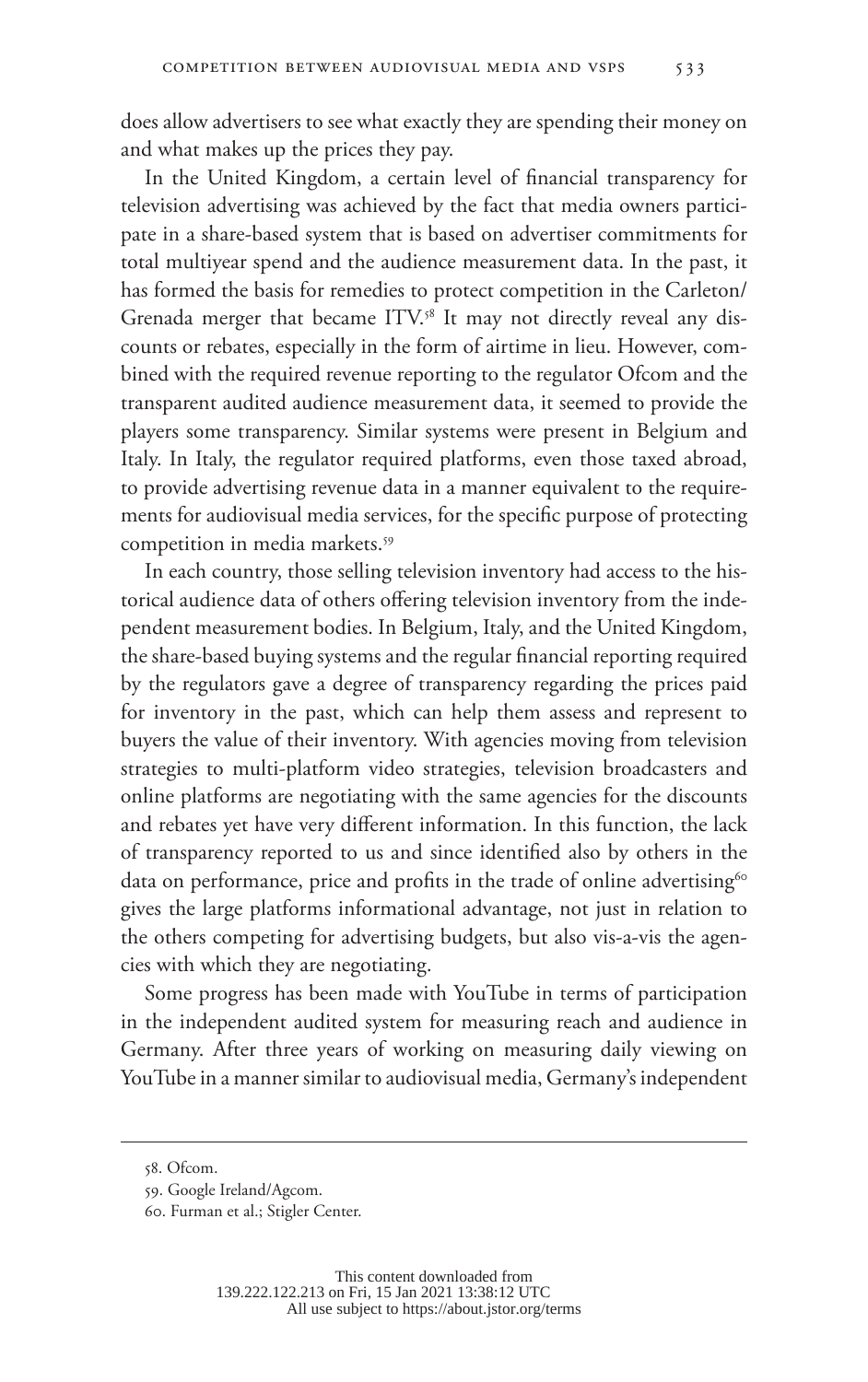rating body AGF Videoforschung released its first results in March 2019,<sup>61</sup> and discussions were reported to be ongoing within joint industry committees in other countries as well. This is the kind of independent and accessible measurement that can be useful in informing campaign strategies and negotiations over price when paired with some level of financial transparency. It also demonstrates that data protection rules are not an impediment for participating in such schemes, which should be based around nonpersonal, anonymized or pseudonymized data.

Our investigation found consistent calls for comparable and standardized measurement metric across all video inventory among those on the demand side, but some reservations expressed from representatives of AVMS providers on the demand side. Their concerns as to whether it would fairly represent the advantages of their inventory had more to do with the third function of data we identified that describes how it is used in the longer-term building of relationships and preferences.

### *Telling the Story of Success*

The decisions about dividing up particular campaign budgets take place within the context of longer-term relationships and contracts that shape those decisions. These provide the framework for the bulk commitments between agencies and inventory holders that garner the rebates and discounts. Inventory holders in all the countries we studied reported maintaining direct relationships with advertisers to understand their needs and to ensure their faith in the effectiveness of their inventory. Agencies must demonstrate performance to retain their clients, especially large global brands with which they may have multiyear, multicountry contracts. The evidence from our investigation indicates that because of a trend toward centralization and short termism, those telling their story with the kind of data generated by online inventory are at an advantage. Here aggregate, anonymized campaign and channel data and financial data are used to demonstrate performance and efficiency.

Two agency respondents and one from an AVMS provider reported having to deal with traders responsible for groups of countries in centralized procurement departments rather than nationally based marketing teams, and increasingly having to address short-term key performance indicators (KPIs). As the AVMS respondent described, their pitches were

<sup>61.</sup> AGF Videoforschung GmbH.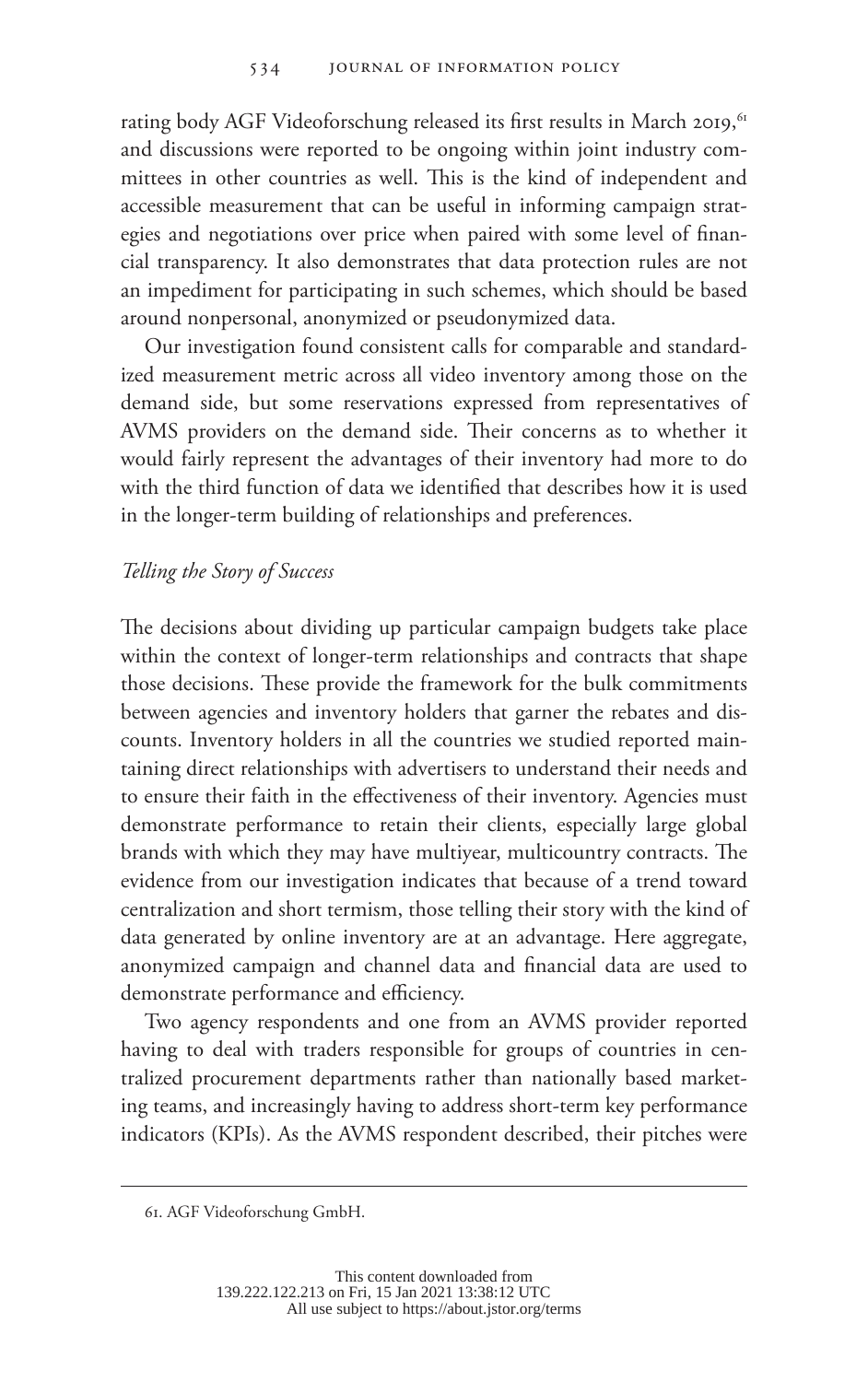recently less about "the value of the quality or the context . . . and more about the net cost and the discounts and optimization and that kind of metrics." One respondent who was on the receiving end of this for a major global advertiser explained that what he did on a regional level was "review on a broader level how to allocate budget most efficiently across different channels and vendors so that we can maximize our discounts and our cost efficiencies." It appeared that in the current environment advertisers are increasingly focused on efficiency, defined as the combination of performance and price, and therefore firms offering the data-intensive online inventory have an advantage.

Although television was reported by nearly all demand side respondents as being trusted for brand safety and environment quality, it was evident that AVMSs were at a disadvantage in terms of being able to demonstrate performance against short-term KPIs. Promoting their addressable TV options AVMSs speak the language of procurement and data-driven assessments of return on investment,<sup>62</sup> and as mentioned earlier AVMS providers are cooperating to increase the scale of their offerings. Nevertheless, VSPs offering online inventory at great scale clearly have an advantage in terms of demonstrating efficiency as the observed data linking online advertising to website views, test drives booked, product sales, and so on, serves this need very well.

Though we did not have access to details on their expenditures and revenues, our evidence indicated agencies are increasingly making their profits from programmatic advertising, enabled by a lack of transparency and the complexity of the process. Getting the most out of programmatic buying requires specific expertise that must be regularly updated, which agencies can offer, and as mentioned earlier, only in France was there any transparency in their margins on this. One agency respondent admitted, "if you squeeze our remuneration, like we are doing pitches with no fees or fees close to zero then, of course, many of our choices are logically directed to the best option for us at basic economic level." Two others confirmed charging programmatic advertising mainly on the gap between the value they get and what the clients could have gotten alone instead of on a fixed percentage. One of them explained: "everyone became competitive on price . . . and it became this ever-decreasing circle where you're basically doing it almost for nothing. I suppose agencies were like we've got to find other ways to make money and those perhaps . . . haven't necessarily

<sup>62.</sup> For example, AdSmart; SBS.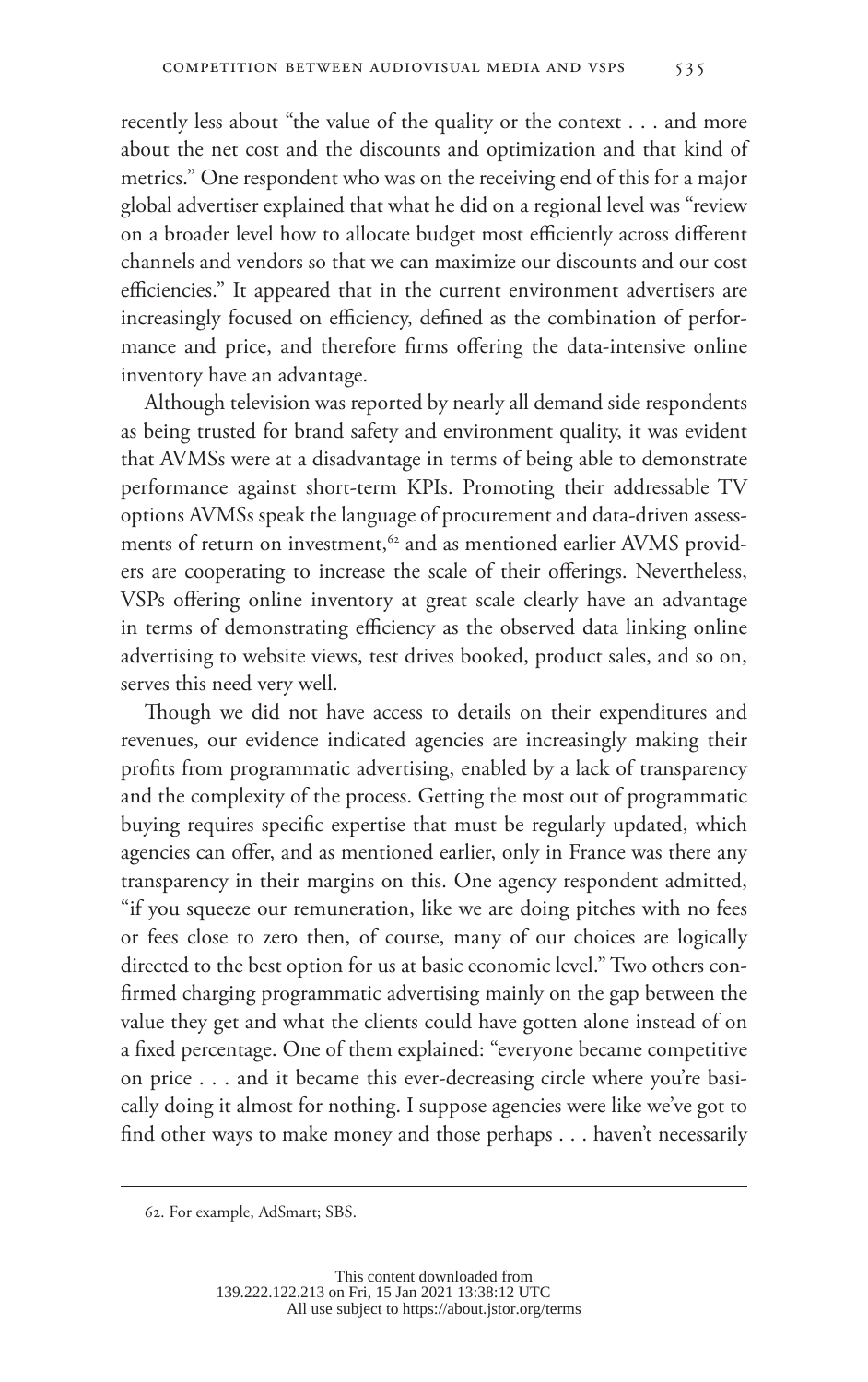been the most regulated practices," essentially acknowledging the lack of transparency.

With advertisers increasingly motived by the need to show efficiency, there seems to be a preference in agencies for the inventory that can easily combine data measuring success with price to demonstrate that efficiency, and for the inventory that can garner them the highest margins. These preferences shape the long-term relationships and buying decisions of advertisers and agencies. As mentioned earlier, advertiser objectives may not always call for highly specific targeting, yet the industry, it seems, is being pushed toward programmatic trading and reserve buying of online inventory despite reservations expressed across our sample about the use of personal data, the lack of transparency, and risks to brand safety.

# Policy Challenges in Leveling the Playing Field

Our investigation into the dynamics on the playing field for video advertising identified data access and use to be a key source of unevenness. We found that types of nonpersonal data, mainly financial data and past performance data for campaigns and channels, were important to decision-making about how to spend advertising budgets on the demand side and competing effectively for those budgets on the supply side. Though it evened out the qualitative rules for advertising for AVMS providers and VSP, the AVMSD did not deal with data use. Competition policy scholarship has produced rich debates about potential dominance or unfair behavior related to platform data, resulting in interesting policy proposals for antitrust intervention or pro-competition regulation to achieve data openness or sharing.<sup>63</sup> However, these tend to be focused on platform markets and the extent to which there are barriers to entry or undue concentration in those narrowly defined markets, rather on platforms as part of wider ecosystems that involve nonplatform players and competition in adjacent markets.<sup>64</sup> In our investigation, looking at how data more generally functions, how it is used by all players in an ecosystem, has allowed us to see where platform data functions in the same or similar manner to other kinds of data. Drawing parallels with how these

<sup>63.</sup> Furman et al.; Competition and Markets Authority (CMA); Australian Competition and Consumer Commission.

<sup>64.</sup> van Dijck, Nieborg, and Poell.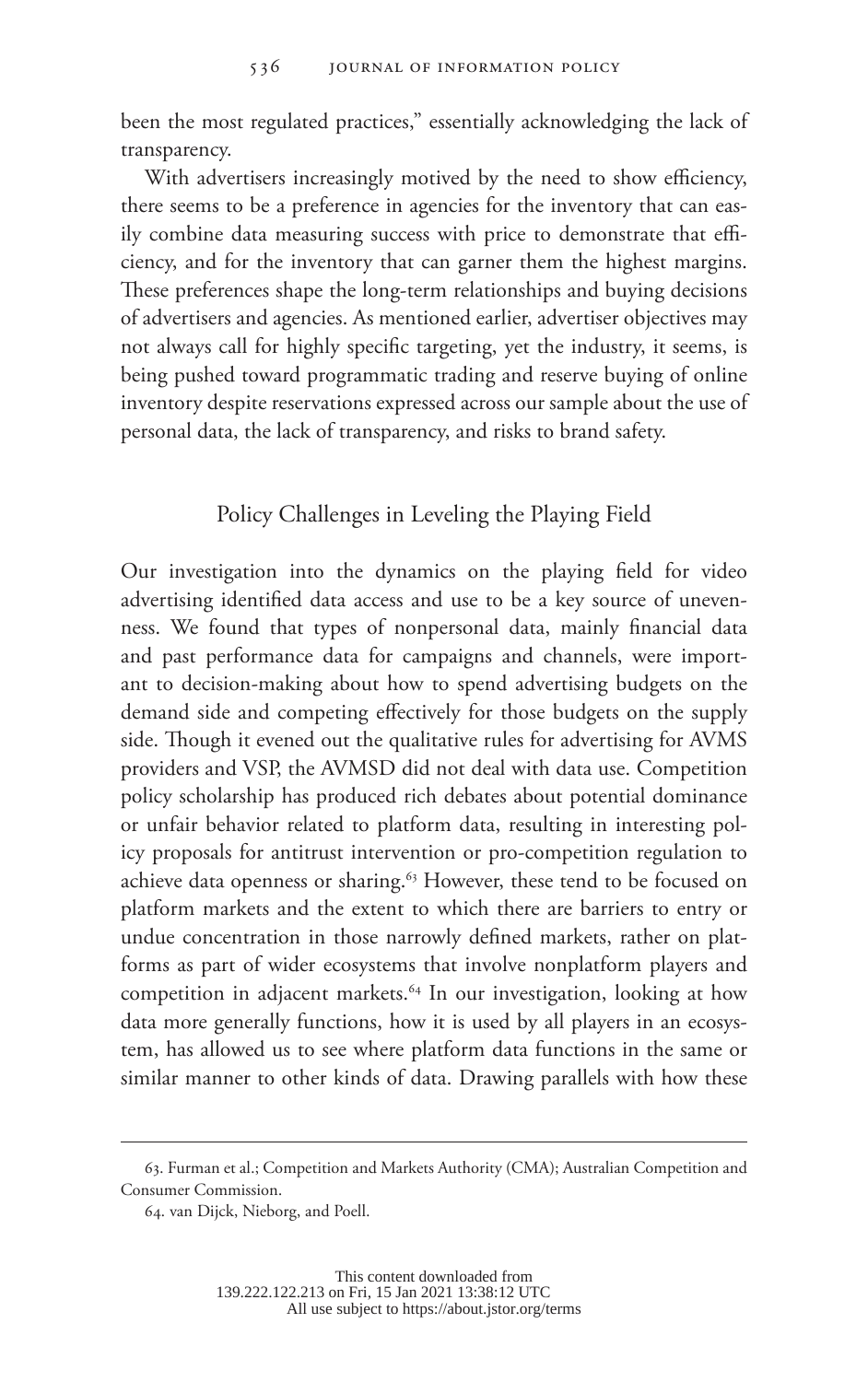other kinds of data are generated and accessed, here we consider the policy implications, more specifically what challenges need to be addressed in order to level the playing field and what policy options might be useful in meeting those challenges.

Table 1 presents an overview that gives a simplified description of the types of data being used in each function and the challenges posed by each of the functions of data for any policy aimed at leveling the playing field on which AVMS providers and VSPs are competing.

Only those firms that have consent for its processing have access to the kind of personal identifiable data that enables a specific individual to be targeted by advertising. The kind and amount of data that Facebook or Google has on each of its users dwarfs the amount that other media currently gather from viewer log-ins to catch up services or through settop boxes delivering addressable TV. Though our findings indicate that in the competition for advertising budgets the ability to target specific individual users is not always necessary, major AVMS providers in Europe are advancing in both the gathering of personal data and innovating in ways to offer targeting at scale to agencies and advertisers, including all

| <b>Function</b>  | Data Types                      | <b>Levelness Policy Challenges</b>     |
|------------------|---------------------------------|----------------------------------------|
| Targeting        | User and audience data          | Encouraging or removing barriers       |
|                  |                                 | to data pooling or sharing among       |
|                  |                                 | AVMS providers (with user consent)     |
| Strategy design  | User and audience data          | Defining the level of aggregation      |
|                  | Campaign metrics (e.g.,         | and anonymization at which the         |
|                  | impressions, click throughs,    | relevant personal data becomes         |
|                  | viewability)                    | nonpersonal                            |
|                  | Financial (e.g., inventory      | Encouraging demand side porting        |
|                  | price, discounts, auction       | of nonpersonal data and competi-       |
|                  | details)                        | tion among adserver and trading        |
|                  |                                 | platforms                              |
|                  |                                 | Establishing basic levels of financial |
|                  |                                 | transparency (e.g., Sapin Law)         |
| Story of success | Campaign metrics                | Encouraging participation in inde-     |
|                  | Financial (e.g., revenues, past | pendent measurement bodies and         |
|                  | inventory prices)               | collective efforts at standardization  |
|                  |                                 | (e.g., German JIC and YouTube)         |
|                  |                                 | Enforcing financial reporting obliga-  |
|                  |                                 | tions on all inventory holders         |

TABLE I The Data Types and Policy Challenges Associated with the Three Functions of Data in Video Advertising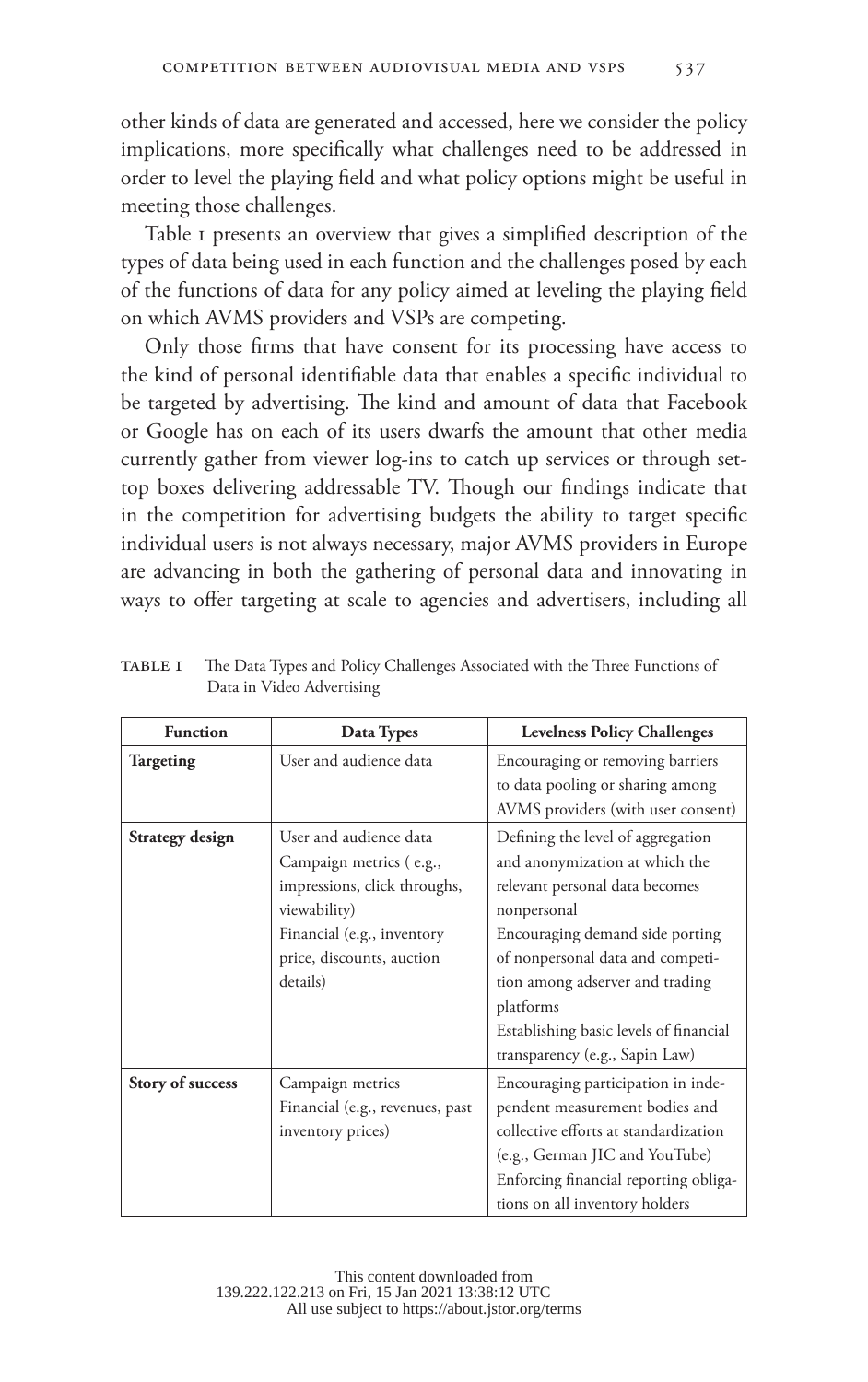those represented by our respondents. As Table 1 indicates the policy challenge would therefore be to determine how best to support AVMS providers in doing this. It could mean revising media plurality rules to allow collaboration, offering guidance on managing consent, or a variety of other interventions aimed at promoting collaboration and innovation in this direction.

Our findings suggest that greater attention needs to be paid to the aggregate data generated by the behavior of and characteristics of individuals, and the extent to which demand side actors have the ability to use, or port, this kind of data across the various channels of inventory suppliers. In talking to agency and advertiser representatives, what we found was not, as has been suggested, a "multi-homing" across similar options by advertisers that could simply choose another provider as long as they can take their own data.<sup>65</sup> Instead it was more akin to hedging bets, spreading investment across a number of channels based on calculations of what is likely to reach the right people and achieve the desired outcome.

From the accounts of those interviewed, much of what seems to feed into the econometric models and strategy process through which they do this, was a *constructed* kind of data that "does not reflect truths about people, but by means of patterns and behavioral tracing it creates simulations of target groups."66 For offline inventory this might be from panel surveys and audience measurement data. For online options it is anonymized or pseudonymized and aggregated observed data, often connected with past campaigns. Data such as from store card use, test drives booked, loyalty programs, and other sources can feed into planning across types of inventory, and all combine to provide an idea of what might reach certain groups and what approach might achieve an advertiser's objectives. As mentioned earlier, we found problems arise from the fact that, unlike panel survey data, the former can lock agencies into particular buying options, and that unlike the metrics of audience measurement, the former is not independent and accessible to all players.

Agencies reported being locked into activating campaigns through particular buying platforms owned by major inventory holders, particularly Google and Facebook, by the fact that much of the data they used for planning a campaign had to stay within those ecosystems. This is despite the commitments made to competition authorities by Google to facilitate

<sup>65.</sup> Lerner.

<sup>66.</sup> McStay, 139.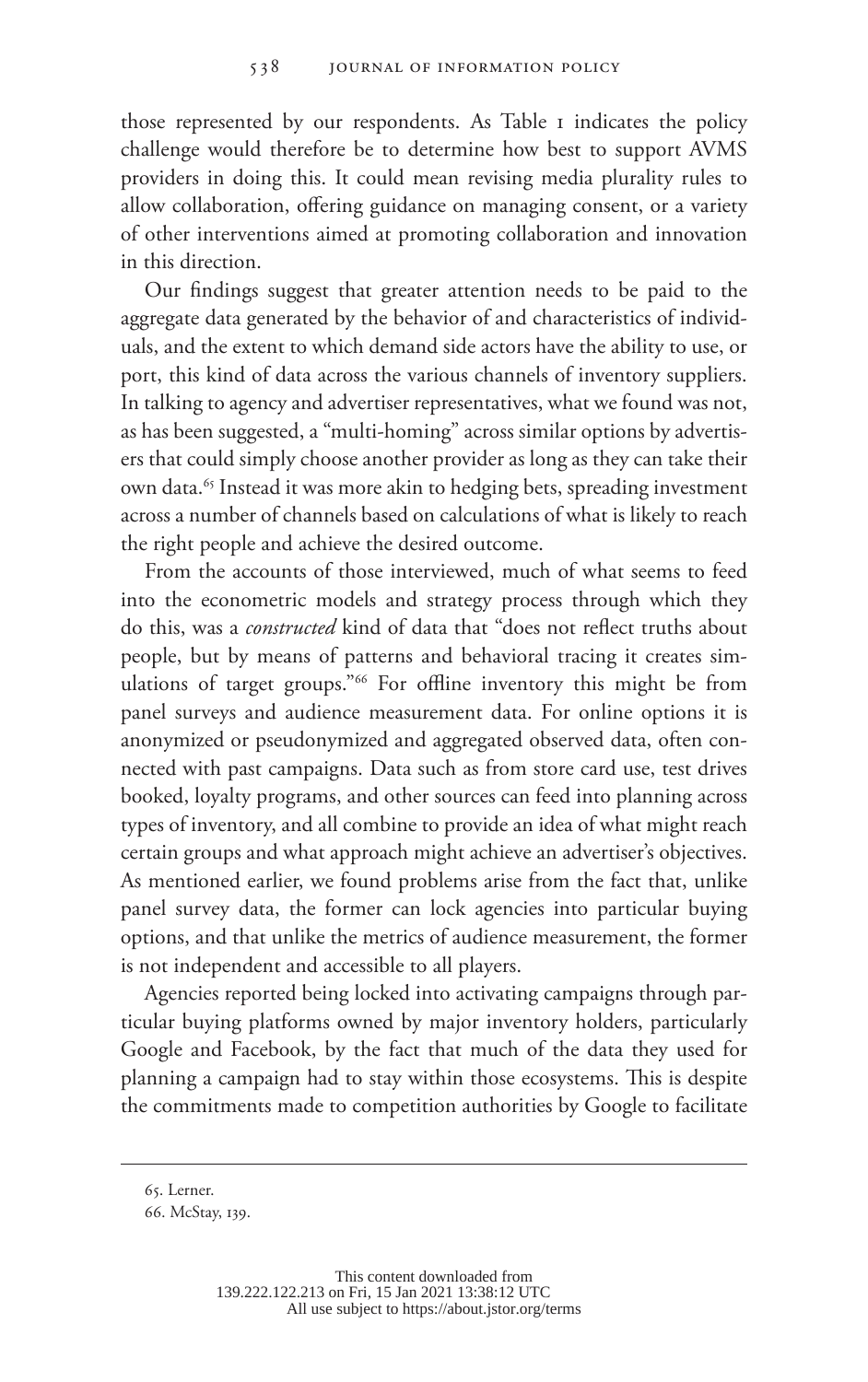advertiser switching by allowing the porting of their own campaign activating data,<sup>67</sup> and Google's documentation for the Google Marketing Platform confirming that each client owns their campaign data and can "take it out" in an anonymized form.<sup>68</sup> This contradiction indicates that closer analysis is needed to define the point of anonymization and the interaction between the anonymous aggregate data and the personal data used for targeting the ad.

Data that has been sufficiently anonymized according to the guidance of the Article 29 Working Party could potentially be considered nonpersonal data.69 Open display online video inventory, such as that of audiovisual media services and other publishers, can be traded through a number of tools, including those developed by these media themselves,<sup>70</sup> and addressable TV can be traded in a similar manner to online inventory. These face the increasing level of concentration among intermediaries in programmatic trading and ad servers.<sup>71</sup> Enabling agencies and advertisers to spread their investments through rules that enable them to port their nonpersonal data and not be locked into particular intermediary platforms would seem necessary to level the playing field for other intermediaries and the collaborative initiatives of media companies for large-scale buying.

Encouraging portability on the demand side is not likely to compensate for the unevenness found in access to the campaign and channel data that contributes to the metrics for telling the story of success to advertisers. Neither will it help those negotiating for the discounts and rebates know the value of their inventory and or better assess where they stand in relation to the other inventory holders. Major social media and certain VSPs were described as unavoidable for reaching some audiences. "Ultimately, it's not a matter, do you like it, do you not like it. This is where the eyeballs are," explained one agency respondent. This in itself is not necessarily a problem. One could say the same thing about major broadcast television stations in most countries. However, for broadcast media much of the data needed for designing a media strategy and planning a campaign is accessible, audited, and independent.

<sup>67.</sup> For explanation, see Geradin and Kuschewsky, 11; Graef, *Data as Essential Facility Competition*, 51–52.

<sup>68.</sup> Google.

<sup>69.</sup> Article 29 Data Protection Working Party.

<sup>70.</sup> For an illustration, see Adshead et al., 46.

<sup>71.</sup> Geradin and Katsifis, "An EU Competition Law Analysis."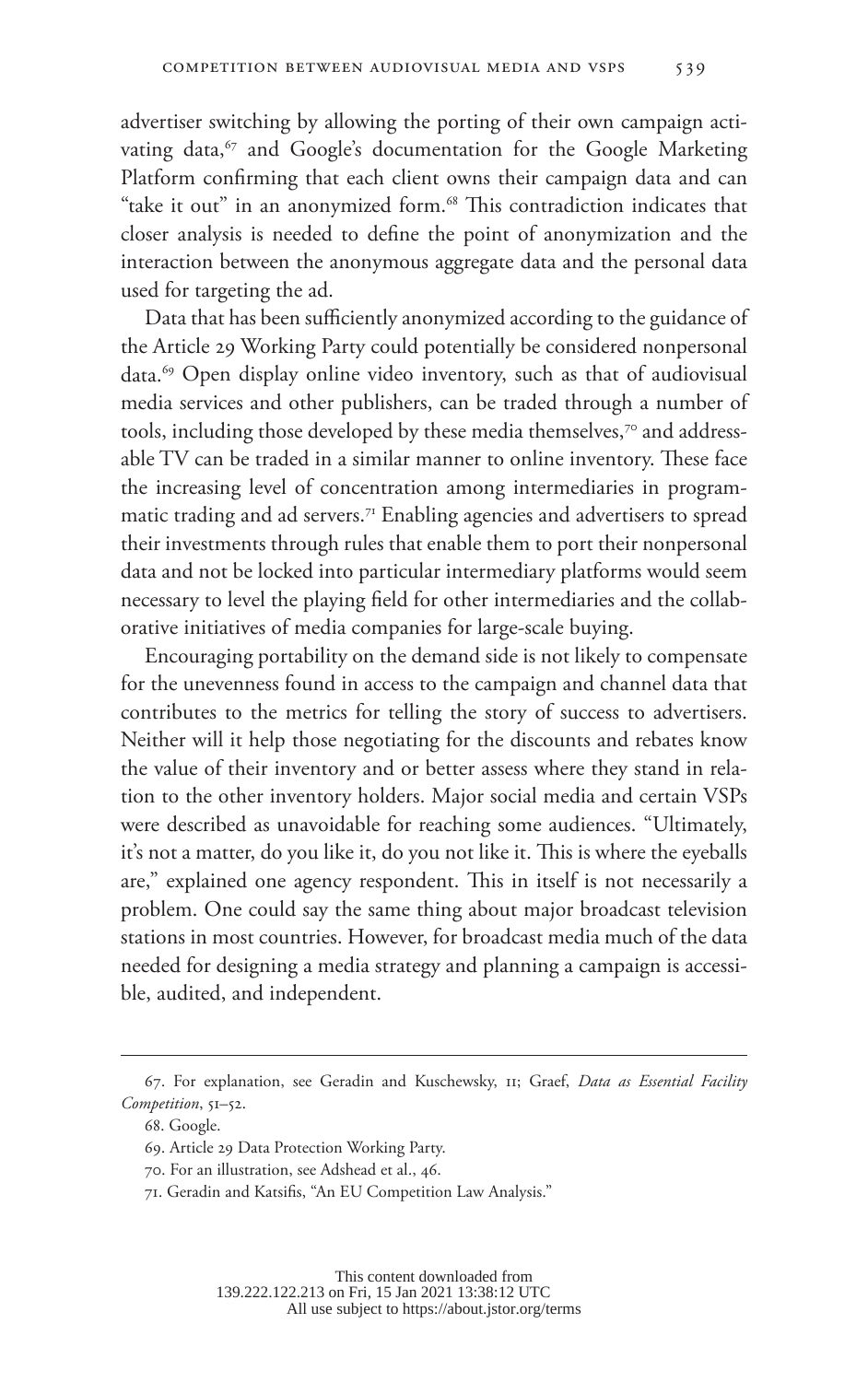Audience measurement that is done by joint industry bodies and data from panel surveys can be bought or replicated. Inventory holders do not have all the insight into the impact of specific past campaigns, which is held on the demand side, but going into negotiations over discounts or rebates on prices and other conditions they each have an idea of the value of their broadcast inventory and a view of what each other can offer because it is to a large extent transparent. As the online equivalent to audience measurement data, the aggregated anonymized data observed from people's behavior that contributes to campaign metrics could be considered just as essential for doing business.

This does not necessarily mean structural competition policy remedies are required to open up the necessary data. Following the model of broadcasting, VSPs could be encouraged to participate in independent and audited measurement systems. A "common currency" for a video impression does not necessarily have to be agreed. The example of YouTube's inclusion in Germany's independent measurement body shows that it is technically possible, though it is likely more detail and duration should be achieved for them to be meaningful to competition. In the countries studied, these processes appear to be moving slowly, and we did not find conclusive evidence as to whether resistance came from the platforms and/ or from the other media already participating.

In all four countries studied, systems ensured some degree of transparency to advertisers and information necessary for oversight to regulators that put AVMSs on level with each other. Given the complexity of the trade in online video advertising and the numbers of those offering inventory, the share-based system could not easily be expanded to include online platforms. However, the French Sapin Law already has been providing a credible model, though one that should be adapted and perfected, and regulatory reporting requirements could be applied as in the Italian case.

#### Conclusion

The purpose of our investigation was to understand the conditions affecting the levelness of the playing field for video advertising. It revealed specific ways that uneven access to data was a source of advantage for online platforms offering video advertising inventory vis-à-vis the AVMSs that have traditionally relied on such advertising. Examining the role of data in decision-making and relationships involved in the distribution of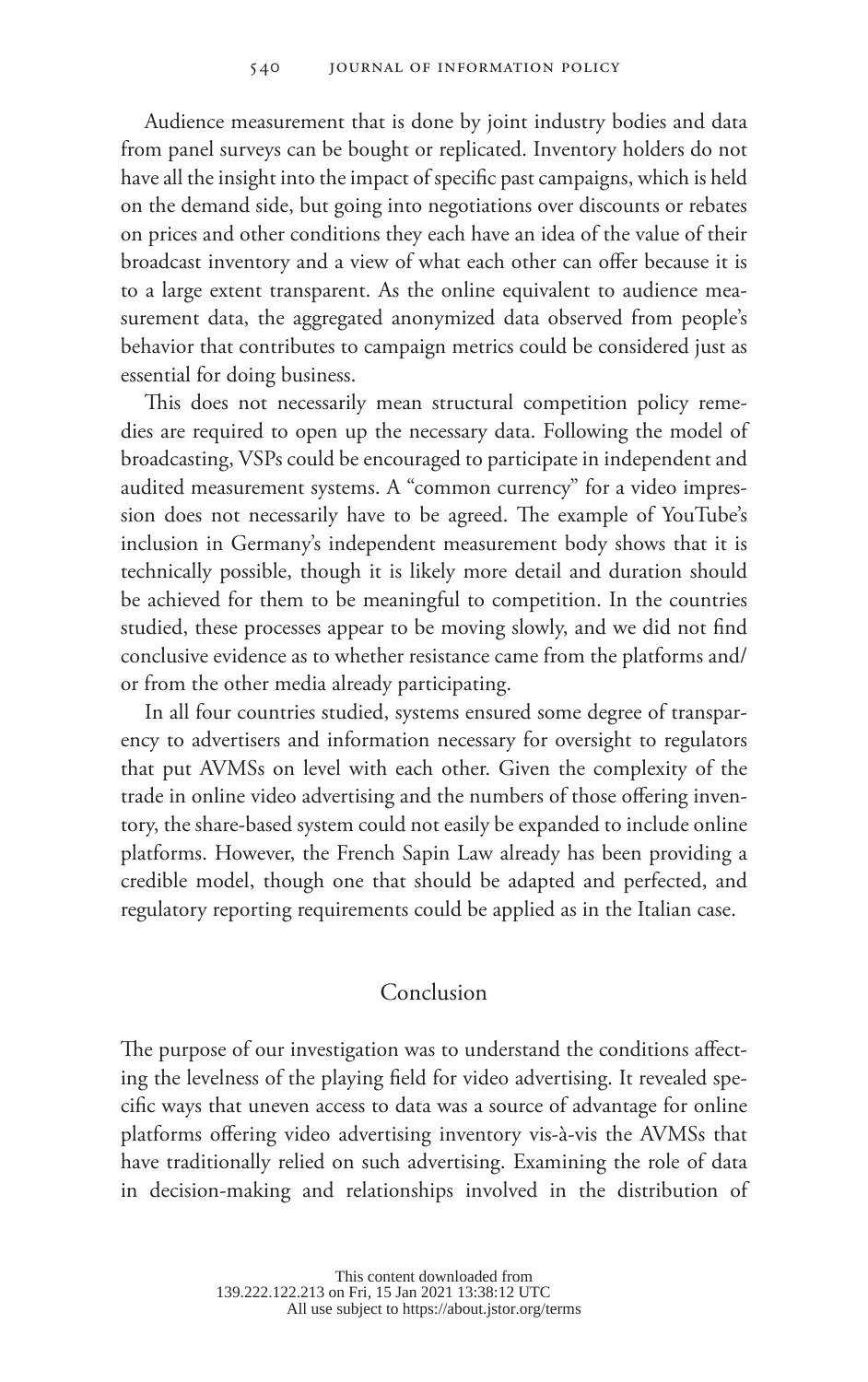advertising budgets, we identified three functions that characterize how data is being used and what types of data were being used in each function.

Our findings indicate that while there may be a vast difference among players in the extent to which they can utilize personal data in the function of enabling targeting, these should not be the main focus of policy intervention aimed at leveling the playing field. AVMSs, and likely a variety of other media, competing to be part of strategies designed in media agencies are disadvantaged by the fact that they do not have equitable access to the anonymized aggregate personal data and nonpersonal data related to campaigns and channels. Such data feeds the metrics, against which competitors demonstrate relative efficacy and tell their own stories of success. Based on the evidence presented earlier, we argue that a case could be made that access to the aggregate anonymized, and therefore nonpersonal, data required to generate the equivalent of audience metrics is imperative for all those competing for advertising budgets.

By grounding our analysis in the AVMSD's notion of levelness among players of different types rather than looking for evidence of unfair competition or barriers to entry in a market, we can see the relevance of policy solutions devised for ensuring a fair game before platforms entered the field. We suggest a priority of policy makers should be to encourage VSP participation in independent and audited industry-wide measurement systems, and that competition policy tools such as essential facility access requests could be used only as a fallback option to ensure the necessary data sharing in case of resistance.72 This kind of data, which is generated by user behavior but far removed from them as individuals, and which represents their collective role as an audience is also arguably the best candidate for designation as a public resource as suggested by Napoli.<sup>73</sup> According to his argument such a designation would have much wider regulatory implications than forcing participation in independent accessible measurement, but it has been part of media regulation since the use of frequencies in many countries and merits consideration.

The situation with user data in the function of strategy making and media planning is complex because aggregate anonymized data is mixed with personal data from platforms, but also from third parties and

<sup>72.</sup> For discussion of the application of essential facility doctrine to data, see Graef, "Mandating Portability and Interoperability"; Graef, *EU Competition Law*; Graef, *Data as Essential Facility Competition*; Kraemer and Wohlfarth.

<sup>73.</sup> Napoli.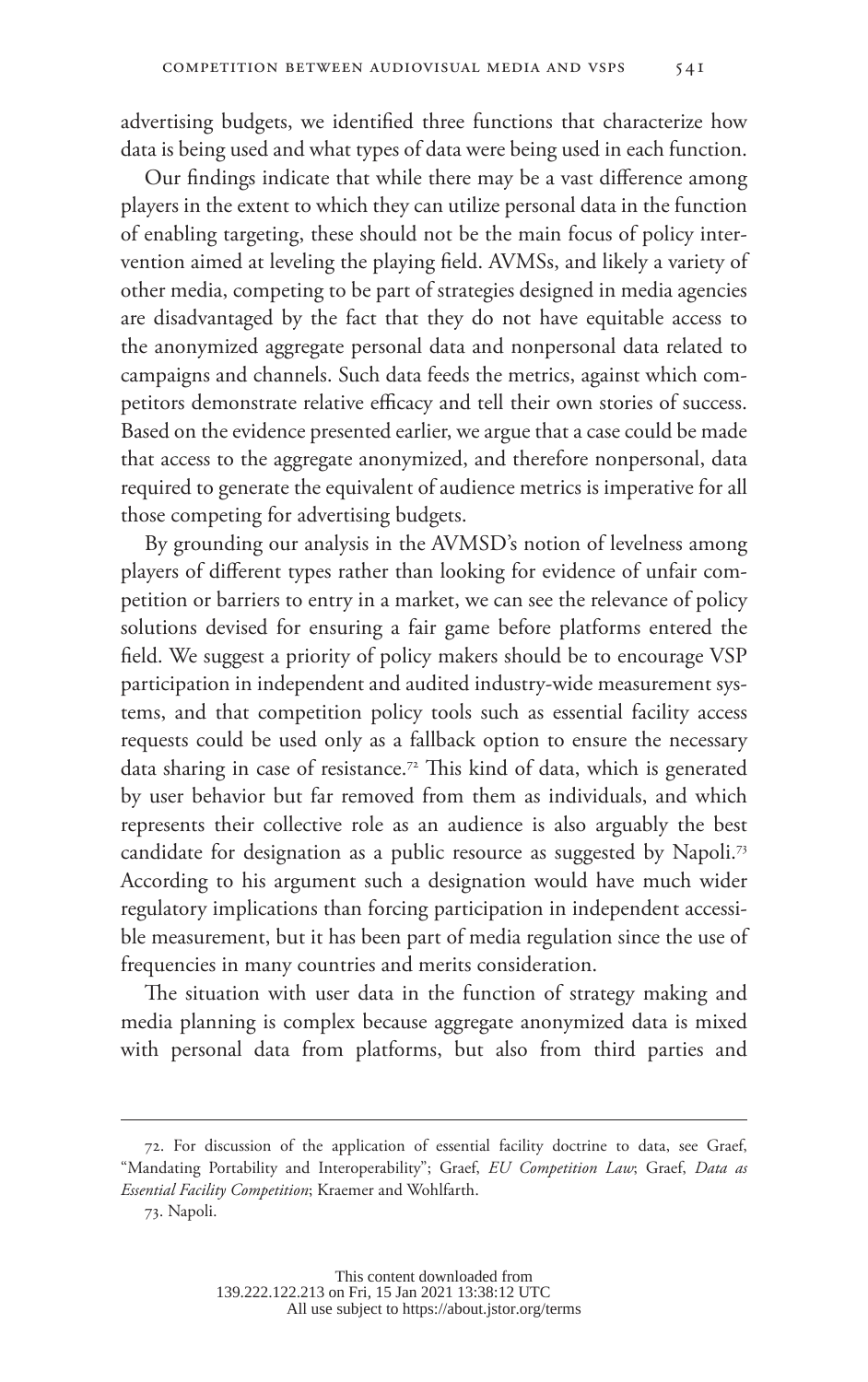advertisers, to target individuals. When it comes to actually activating a campaign or placing the ads, for the right person, even if he or she just happens to fit an archetype to be reached, the ad must be served to an IP address and therefore not anonymous, contributing to the "walled gardens" problem characteristic of the strategy design function. Our methodological approach produced evidence from the reports of practitioners and examination of the rules in which they operate, but this approach could not produce the kind of technical evidence on how data moves through the system required to determine exactly where the boundaries of data gardens should be. Further investigation is needed to arrive at a definition of the point at which data becomes sufficiently anonymous to become nonpersonal in this context is needed, and what is accessible by whom at exactly which point. This could contribute to the development of codes or other instruments to enable data that does not need to be associated with an individual to be moved out of the "walled gardens" or facilitate other means of accessing the flows of such data.

One aim would be to encourage media agencies to utilize a range of tools for buying. If the trend toward concentration in ad serving intermediaries described by Geradin and Katsifis<sup>74</sup> continues, perhaps Rahman's suggestion that online platforms be treated as public utilities with "new forms of oversight and accountability" based on norms such as nondiscrimination and common carriage<sup>75</sup> could be considered only for ad servers.

Our approach of asking questions of those in the industry how they made decisions and conducted business revealed that the much less talked about category of nonpersonal data related to financial transactions is also highly important in the competition for video advertising. The opacity of transactions in programmatic advertising has been cited as problematic in several policy reports, and it was raised by many of our respondents from all categories of industry players, including VSPs. Although there is no complete transparency in the trade of other advertising, we argue that more data should be made available to level the playing field. The French Sapin Law is a good model for this, perhaps with added reporting obligations in situations where a demand-side platform does not respond to a bid and the inclusion of requirements that some information is shared with all industry players.

<sup>74.</sup> Geradin and Katsifis, "Google's (Forgotten) Monopoly."

<sup>75.</sup> Rahman, 236.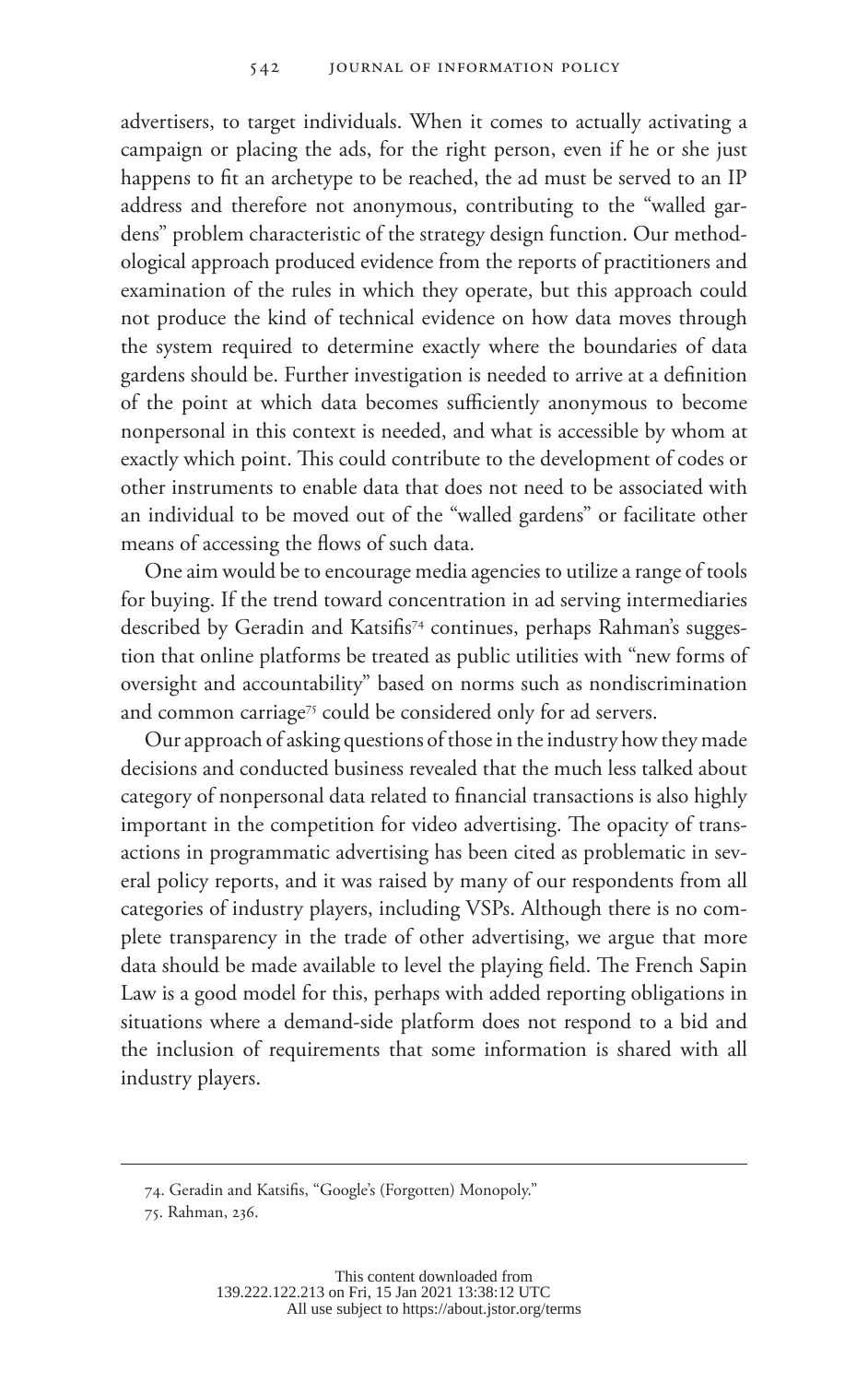As van Dijck, Nieborg, and Poell have pointed out there is a need for more research into areas where platforms interact with other types of firms and actors within wider ecosystems.<sup>76</sup> Our investigation focused on one specific playing field on which a particular type of platform is in competition with another type of service. Within wider ecosystems there are likely to be many other areas where platforms compete with nonplatform players that merit investigation. Given how important it is to platform businesses, data is likely to be an important part of any picture in which they are involved, therefore we suggest that the approach we took to identify functions in which data is used both from and by platform and nonplatform players can be a useful way to draw parallels and understand the nature of competition in other areas.

#### funding declaration and acknowledgement

This article is *based significantly on* empirical work conducted for a study funded by the Centre on Regulation in Europe (CERRE, [www.cerre.eu](http://www.cerre.eu)) the resulting policy report from which is accessible at [https://cerre.eu/](https://cerre.eu/sites/cerre/files/cerre_playingfieldaudiovisualadvertising_2019april.pdf) [sites/cerre/files/cerre\\_playingfieldaudiovisualadvertising\\_2019april.pdf](https://cerre.eu/sites/cerre/files/cerre_playingfieldaudiovisualadvertising_2019april.pdf). The study and this article reflect the views of the authors only; it may not reflect the view of CERRE or its members. The authors thank CERRE for its support of the original investigation and colleagues within CERRE and the UEA Centre for Competition Policy for the discussions that contributed to the further analysis reflected in this article. The authors thank Felix Hempel for research assistance during the investigation.

#### **BIBLIOGRAPHY**

- Adshead, Stephen, Grant Forsyth, Sam Wood, and Laura Wilkenson. *Online Advertising in the UK*. London: UK Department of Media Culture and Sport, January 2019.
- AdSmart, Sky. *Five Years & Forward*. London: Sky Plc, 2019.
- AGF Videoforschung GmbH. "Press Release: Collaboration between AGF and YouTube Provides New Evidence of the Relevance of Video in the German Media Landscape." March 6, 2019. Accessed October 8, 2019. [https://www.agf.de/agf/presse/pressemitteilungen/?](https://www.agf.de/agf/presse/pressemitteilungen/?name=pm_07032019) [name=pm\\_07032019](https://www.agf.de/agf/presse/pressemitteilungen/?name=pm_07032019).
- Alexiadis, Peter. "Forging a European Competition Policy Response to Online Platforms." *Business Law International* 18, no. 2 (2017): 91–154.

<sup>76.</sup> van Dijck, Nieborg, and Poell.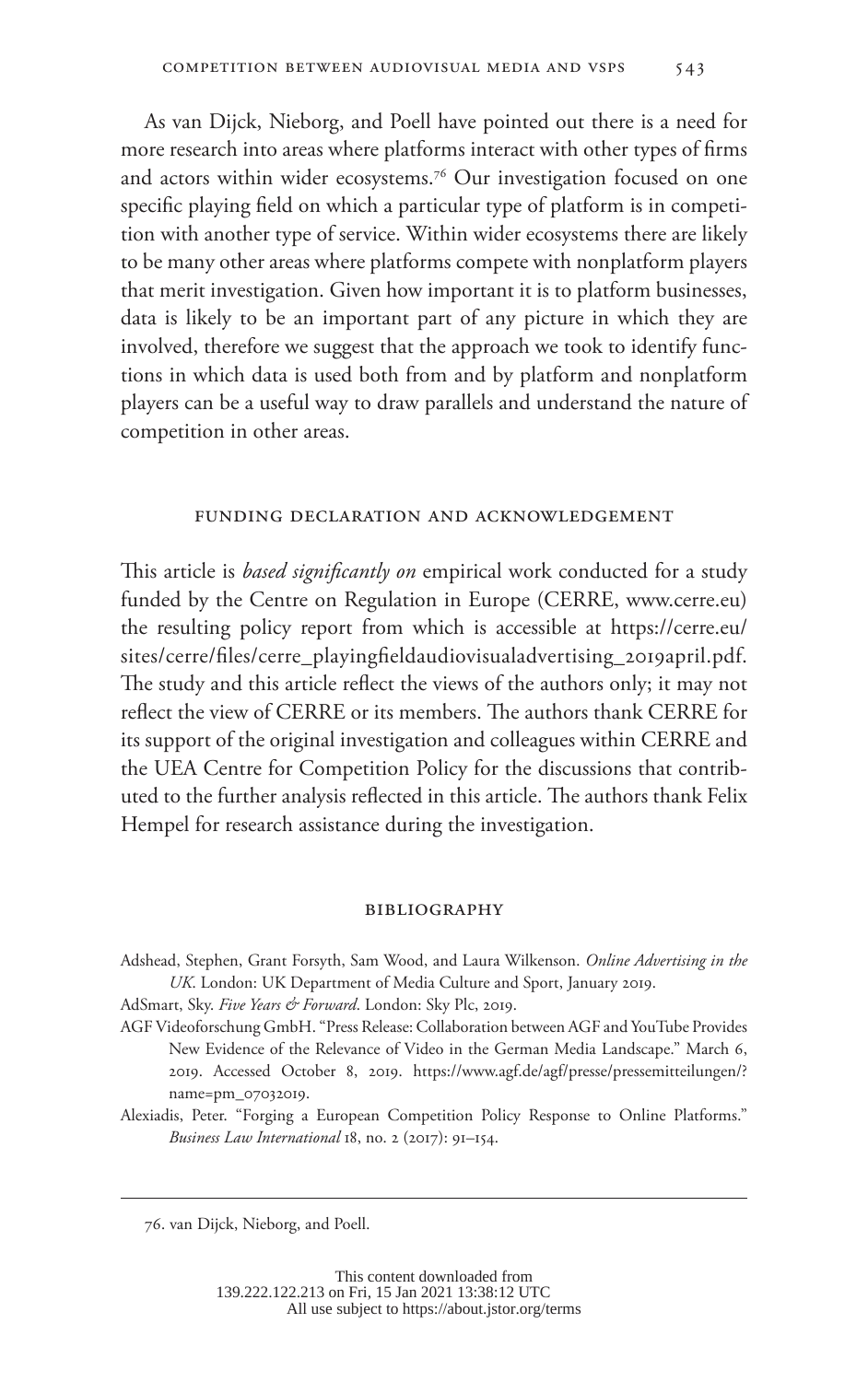- Anderson, Simon P., and Bruno Jullien. "The Advertising-Financed Business Model in Two-Sided Media Markets." In *Handbook of Media Economics*, Vol. 1A, edited by Simon Anderson Joel Waldfogel, and David Stromberg. Amsterdam: Elsevier, 2015.
- Article 29 Data Protection Working Party. "Opinion 05/2015 on Anonymisation Techniques." April 10, 2014. Brussels, Belgium: European Commission, 2015.
- Australian Competition and Consumer Commission. "Digital Platforms Inquiry: Final Report." June 2019. Canberra, Australia: Commonwealth of Australia, 2019.
- Autorité de la concurrence. "Avis 18-A-03 du 06 mars 2018 portant sur l'exploitation des données dans le secteur de la publicité sur internet." March 6, 2018. [https://www.autoritedelacon](https://www.autoritedelaconcurrence.fr/sites/default/files/commitments//18a03.pdf) [currence.fr/sites/default/files/commitments//18a03.pdf](https://www.autoritedelaconcurrence.fr/sites/default/files/commitments//18a03.pdf).
- Autorité de la concurrence, and Bundeskartellamt. "Competition Policy and Data." May 10, 2016. Accessed September 29, 2019. [http://www.autoritedelaconcurrence.fr/doc/report](http://www.autoritedelaconcurrence.fr/doc/reportcompetitionlawanddatafinal.pdf) [competitionlawanddatafinal.pdf.](http://www.autoritedelaconcurrence.fr/doc/reportcompetitionlawanddatafinal.pdf)
- Banks, Martin. "MEPs to Vote on EU Audiovisual Media Services Reform next Month." *The Parliament Magazine*, August 9, 2018. Accessed May 5, 2020. [https://www.theparliamentmag](https://www.theparliamentmagazine.eu/articles/news/meps-vote-eu-audiovisual-media-services-reform-next-month) [azine.eu/articles/news/meps-vote-eu-audiovisual-media-services-reform-next-month.](https://www.theparliamentmagazine.eu/articles/news/meps-vote-eu-audiovisual-media-services-reform-next-month)
- Barwise, Patrick, and Leo Watkins. "The Evolution of Digital Dominance: How and Why We Got to GAFA." In *Digital Dominance: The Power of Google, Amazon, Facebook, and Apple*, edited by Martin Moore and Damian Tambini. Oxford: Oxford University Press, 2018.
- Bourreau, Marc, Alexandre De Streel, and Inge Graef. "Big Data and Competition Policy: Market Power, Personalised Pricing and Advertising." *Personalised Pricing and Advertising*, February 16, 2017. [https://ssrn.com/abstract=2920301.](https://ssrn.com/abstract=2920301)
- Broughton Micova, Sally. "The Audiovisual Media Services Directive: Balancing Liberalisation and Protection (DRAFT)." In *Forthcoming Handbook on EU Media Law and Policy*, edited by Elda Brogi and Pier Luigi Parcu. Cheltenham, UK: Edward Elgar Publishing, 2020.
- Broughton Micova, Sally, Felix Hempel, and Sabine Jacques. "Protecting Europe's Content Production from US Giants." *Journal of Media Law* 10, no. 2 (2018): 219–43.
- Broughton Micova, Sally, and Sabine Jacques. "The Playing Field for Audiovisual Advertising: What Does It Look Like and Who Is Playing." Centre on Regulation in Europe (CERRE), April 2019.
- Burgelman, Jean-Claude, and Caroline Pauwels. "Audiovisual Policy and Cultural Identity in Small European States: The Challenges of a Unified Market." *Media, Culture and Society* 14, no. 2 (1992): 169–83.
- Busson, Alain, Thomas Paris, and Jean Simon. "The European Audiovisual Industry and the Digital Single Market: Trends, Issues and Policies." *Digiworld Economic Journal*, no. 101 (2016): 17.
- Capobianco, Antonio, and Anita Nyeso. "Challenges for Competition Law Enforcement and Policy in the Digital Economy." *Journal of European Competition Law & Practice* 9, no. 1 (November 22, 2017): 19–27. doi:10.1093/jeclap/lpx082.
- Chalaby, Jean K. *Transnational Television Worldwide : Towards a New Media Order*. London and New York: I.B. Tauris, Distributed in the U.S. by Palgrave Macmillan, 2005.
- Competition and Markets Authority (CMA). "Online Platforms and Digital Advertising Market Study Interim Report." December 18, 2019. Accessed December 19, 2020. [https://assets.](https://assets.publishing.service.gov.uk/media/5dfa0580ed915d0933009761/Interim_report.pdf) [publishing.service.gov.uk/media/5dfa0580ed915d0933009761/Interim\\_report.pdf](https://assets.publishing.service.gov.uk/media/5dfa0580ed915d0933009761/Interim_report.pdf).
- Coppola, Daniela. "Advertising Spending Forecasts for the Television and Video Industry in Italy from 2018 to 2022." *Statista (blog)*, November 25, 2019. Accessed June 6, 2020. [https://](https://www.statista.com/statistics/617529/tv-industry-advertising-spending-italy-forecast/) [www.statista.com/statistics/617529/tv-industry-advertising-spending-italy-forecast/.](https://www.statista.com/statistics/617529/tv-industry-advertising-spending-italy-forecast/)
- Couldry, Nick, and Joseph Turow. "Advertising, Big Data and the Clearance of the Public Realm: Marketers' New Approaches to the Content Subsidy." *International Journal of Communication* 8 (2014): 1710–26.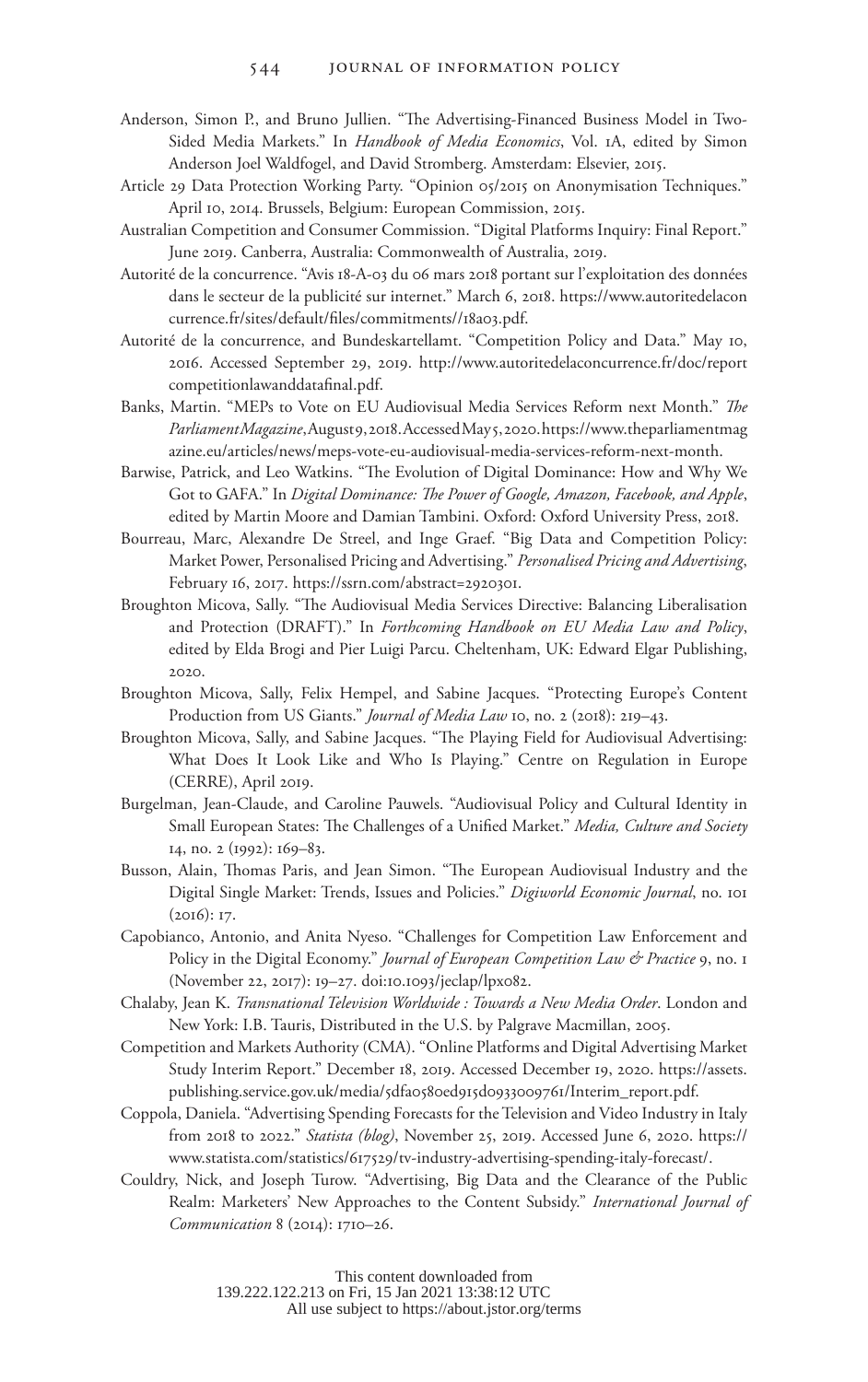- Coyle, Diane. "Platform Dominance: The Shortcomings of Anti-Trust Policy." In *Digital Dominance: The Power of Google, Amazon, Facebook and Apple*, edited by Martin Moore and Damian Tambini. Oxford and New York: Oxford University Press, 2018.
- Crémer, Jacques, Yves-Alexandre de Montjoye, and Heike Schwitzer. "Competition Policy for the Digital Era." Brussels: European Commission, 2019.
- De Cock Buning, Madeleine. "Life after the European Audiovisual Media Services Directive: Social Media Influencers through the Looking-Glass." In *The Regulation of Social Media Influencers*, edited by Catalina Goanta and Sofia Ranchordás. Cheltenham, UK: Edward Elgar Publishing, 2020.
- Doyle, Gillian. "Audiovisual Economics: Audiovisual Markets in the European Union." *Quaderns Del CAC* 15, no. 38 (2012): 15–23.
- Duch-Brown, Néstor. *The Competitive Landscape of Online Platforms: JRC Digital Economy Working Paper.JRC Technical Reports*. Seville, Spain: European Commission, 2017.
- Dziadul, Chris. "RTL and ProSiebenSat.1 Ink Addressable TV Joint Venture." *Broadband TV News*, June 5, 2019. Europe edition. Accessed October 10, 2019. [https://www.broadbandt](https://www.broadbandtvnews.com/2019/06/05/prosiebensat-1-rtl-ink-addressable-tv-joint-venture/) [vnews.com/2019/06/05/prosiebensat-1-rtl-ink-addressable-tv-joint-venture/.](https://www.broadbandtvnews.com/2019/06/05/prosiebensat-1-rtl-ink-addressable-tv-joint-venture/)
- EBX. "European Media Corporations Agree on Joint Venture." *European Broadcasting Exchange* (blog), September 11, 2017. [http://ebx.tv/?page\\_id=269](http://ebx.tv/?page_id=269).
- European Commission. "Synopsis Report of the Public Consultation on Directive 2010/13/EU on Audiovisual Media Services (AVMSD) - A Media Framework for the 21st Century." Brussels, Belgium: European Commission, 2015.
- European Parliament. "Directive 2000/31/EC of the European Parliament and of the Council of 8 June 2000 on Certain Legal Aspects of Information Society Services, in Particular Electronic Commerce, in the Internal Market ('Directive on Electronic Commerce, Directive 2000/31/EC §)." Brussels, Belgium: European Union, 2000
	- ———. "DIRECTIVE (EU) 2018/1808 OF THE EUROPEAN PARLIAMENT AND OF THE COUNCIL of 14 November 2018 Amending Directive 2010/13/EU on the Coordination of Certain Provisions Laid Down by Law, Regulation or Administrative Action in Member States Concerning the Provision of Audiovisual Media Services (Audiovisual Media Services Directive) in View of Changing Market Realities, 2018/1808 §." Brussels, Belgium: European Union, 2018.
		- ———. "On the Protection of Natural Persons with Regard to the Processing of Personal Data and on the Free Movement of Such Data, and Repealing Directive 95/46/EC, EU 2016/679 §." Brussels, Belgium: European Union, 2016.
- "European Parliament Legislative Resolution of 2 October 2018 on the Proposal for a Directive of the European Parliament and of the Council Amending Directive 2010/13/EU on the Coordination of Certain Provisions Laid Down by Law, Regulation or Administrative Action in Member States Concerning the Provision of Audiovisual Media Services in View of Changing Market Realities (COM(2016)0287 – C8-0193/2016 – 2016/0151(COD))." Brussels, Belgium: European Parliament, 2018.
- Evens, Tom. "Media Economics and Transformation in a Digital Europe." In *Comparative Media Policy, Regulation and Governance in Europe: Unpacking the Policy Cycle*, edited by Leen d'Haenens, Helena Sousa, and Josef Trappel 41–54. Bristol, UK: Intellect, 2018.
- Evens, Tom, and Karen Donders. *Platform Power and Policy in Transforming Television Markets*. Cham, Switzwerland: Springer, 2018.
- Furman, Jason, Diane Coyle, Amelia Fletcher, Phillip Marsden, and Derek McAuley. *Unlocking Digital Competition: Report of the Digital Competition Expert Panel*. London: Digital Competition Experts Panel, UK Government, March 2019.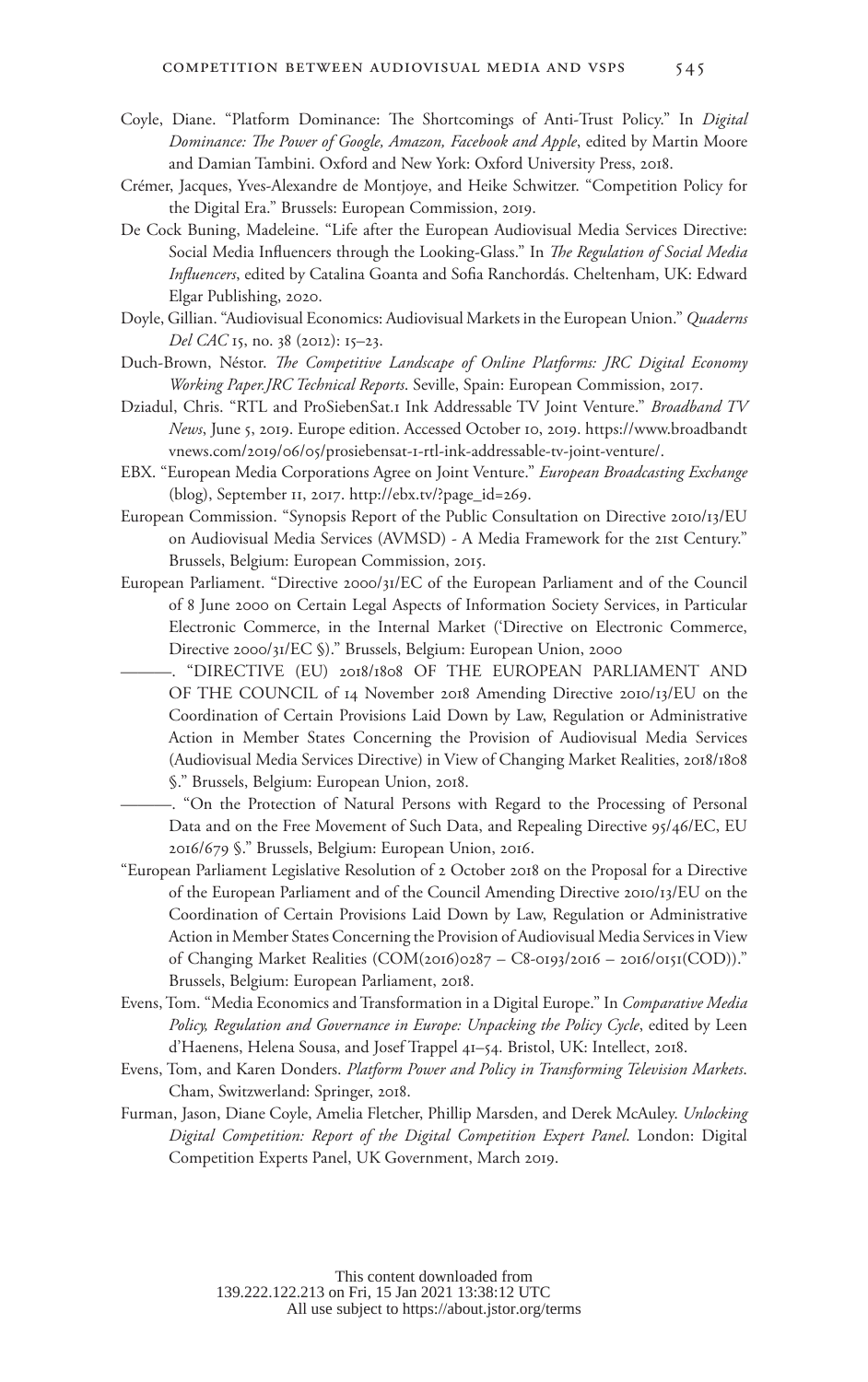- Geradin, Damien, and Dimitrios Katsifis. "An EU Competition Law Analysis of Online Display Advertising in the Programmatic Age." *European Competition Journal* 15, no. 1 (January 2, 2019): 55–96. doi:10.1080/17441056.2019.1574440.
	- ———. "Google's (Forgotten) Monopoly Ad Technology Services on the Open Web." *SSRN ELibrary*, May 21, 2019. [https://papers.ssrn.com/sol3/papers.cfm?abstract\\_id=3391913.](https://papers.ssrn.com/sol3/papers.cfm?abstract_id=3391913)
- Geradin, Damien, and Monika Kuschewsky. "Competition Law and Personal Data: Preliminary Thoughts on a Complex Issue." *SSRN ELibrary*, February 12, 2013. [https://ssrn.com/](https://ssrn.com/abstract=2216088) [abstract=2216088.](https://ssrn.com/abstract=2216088)
- Google. "How Google Uses Google Marketing Platform Advertising Product Data." *Privacy and Policies (blog)*, 2020. Accessed February 20, 2020. [https://support.google.com/dcm/](https://support.google.com/dcm/answer/7621162) [answer/7621162.](https://support.google.com/dcm/answer/7621162)
	- ———. Businesses and Data. "Google Ads Data Protection Terms: Service Information." (2020) Accessed February 7, 2020. <https://privacy.google.com/businesses/adsservices/.Google> Ireland/Agcom. TAR Lazio - Roma, Sezione Prima (first session), February 14, 2018.
- Graef, Inge. *Data as Essential Facility Competition and Innovation on Online Platforms*. Leuven, Belgium: KU Leuven, PhD thesis, 2016.
	- ———. *EU Competition Law, Data Protection and Online Platforms: Data as Essential Facility: Data as Essential Facility*. Alphen aan den Rijn, the Netherlands: Wolters Kluwer, 2016.
	- ———. "Mandating Portability and Interoperability in Online Social Networks: Regulatory and Competition Law Issues in the European Union." *Telecommunications Policy* 39  $(2015)$ : 502–14.
- Harrison, Jackie, and Lorna Woods. *European Broadcasting Law and Policy. Cambridge Studies in European Law and Policy*. Cambridge and New York: Cambridge University Press, 2007.
- Helles, Rasmus, Stine Lomborg, and Signe Sophos Lai. "Infrastructures of Tracking. Mapping the Ecology of Third-Party Services across Top Sites in the Eu." *New Media and Society*, in press.
- Herold, Anna. "The New Audiovisual Media Services Directive." *Rethinking European Media and Communications Policy* 14 (2009): 99.
- Kathuria, Vikas. "Greed for data and exclusionary conduct in data-driven markets" *Computer Law & Security Review* 35, no. 1 (2019): 89–102.
- Kraemer, Jan, and Michael Wohlfarth. "Market Power, Regulatory Convergence, and the Role of Data in Digital Markets." *Telecommunications Policy* 42 (2018): 154–71.
- Kuklis, Lubos. "Video-Sharing Platforms in AVMSD–A New Kind of Content Regulation." In *Forthcoming, Research Handbook on EU Media Law and Policy*. edited by Elda Brogi and Pier Luigi Parcu. Cheltenham, UK: Edward Elgar Publishing, 2019.
- Kvale, Steinar. *Interviews: An Introduction to Qualitative Research Interviewing*. London: Sage, 1996.
- Lerner, Andres V. "The Role of' big Data' in Online Platform Competition." *Available at SSRN 2482780*, 2014.
- Levy, David A. *Europe's Digital Revolution: Broadcasting Regulation, the EU and the Nation State. Routledge Research in European Public Policy 5*. London: Routledge, 1999.
- Lowe, Gregory Ferrell, Christian Edelvold Berg, and Christian S. Nissen. "Size Matters for TV Broadcsting Policy." In *Small Among Giants. Television Broadcasting in Smaller Countries*, edited by Gregory Ferrell Lowe and Christian S. Nissen, 21–32. Gothenburg: Nordicom, 2011.
- McStay, Andrew John. *Digital Advertising 2nd Edition*. 2nd ed. London: Palgrave, 2016.
- Michalis, Maria. "Focal Points of European Media Policy from Inception till Present: Plus Ça Change?" In *The Palgrave Handbook of European Media Policy*, 128–42. London: Springer, 2014.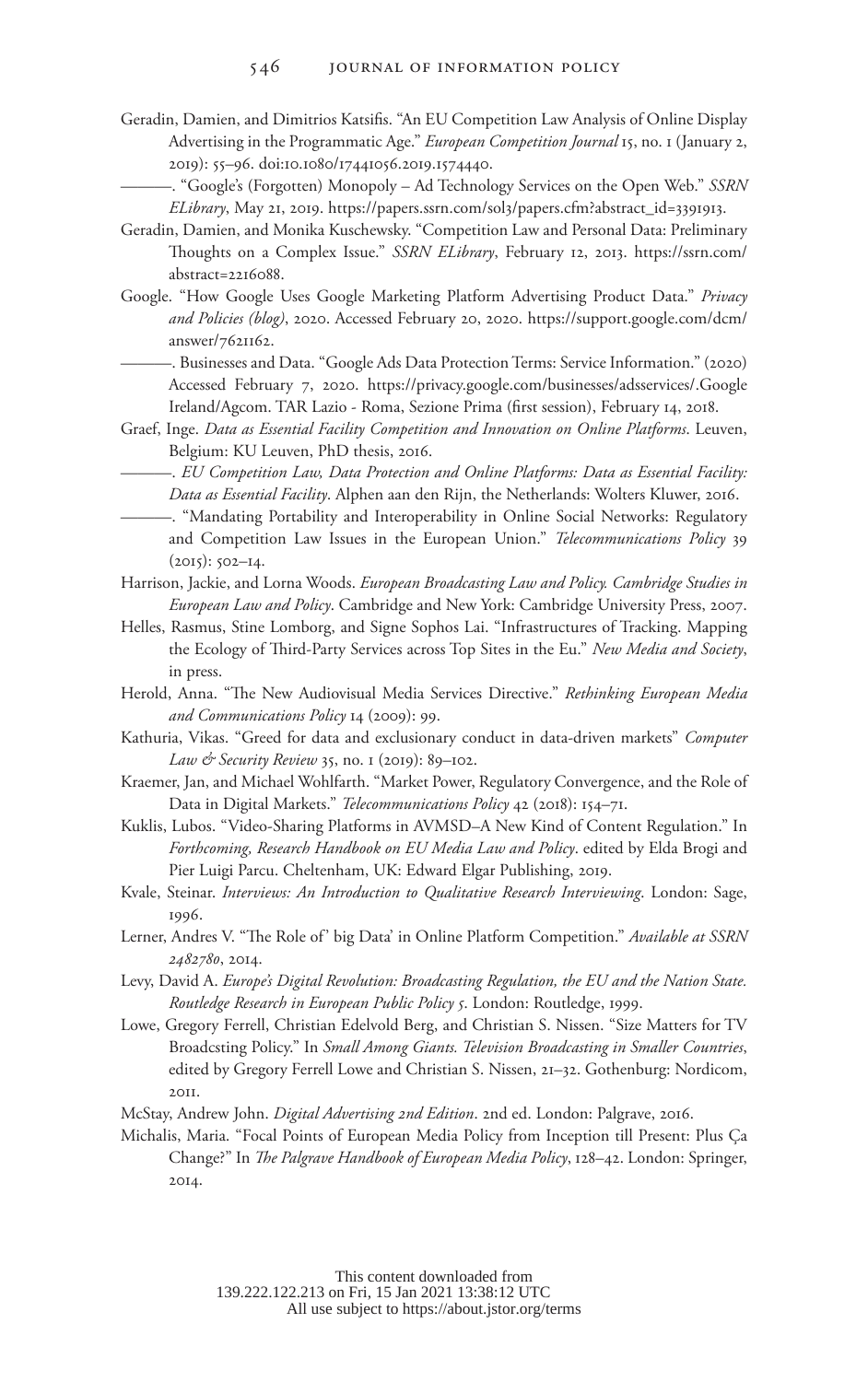- Moore, Martin, and Damian Tambini. *Digital Dominance: The Power of Google, Amazon, Facebook and Apple*. Oxford and New York: Oxford University Press, 2018.
- Napoli, Philip M. "User Data as Public Resource: Implications for Social Media Regulation." *SSRN ELibrary*, June 4, 2019. [https://papers.ssrn.com/sol3/papers.cfm?abstract\\_id=3399017](https://papers.ssrn.com/sol3/papers.cfm?abstract_id=3399017).
- Newman, Nathan. "Search, Antitrust, and the Economics of the Control of User Data." *Yale Journal on Regulation* 31, no. 2 (2014): 401–54.
- Nooren, Pieter, Nicolai van Gorp, Nico van Eijk, and Ronan Ó Fathaigh. "Should We Regulate Digital Platforms? A New Framework for Evaluating Policy Options." *Policy & Internet* 10, no. 3 (2018): 264–301. doi:10.1002/poi3.177.
- Ofcom. "Technical Background Guide to Advertisers and Buyers' Rights under the CRR Remedy." *Ofcom*, n.d. Accessed November 7 2019. [https://www.ofcom.org.uk/\\_\\_data/](https://www.ofcom.org.uk/__data/assets/pdf_file/0009/24021/crr_remedy_pdf.pdf) [assets/pdf\\_file/0009/24021/crr\\_remedy\\_pdf.pdf](https://www.ofcom.org.uk/__data/assets/pdf_file/0009/24021/crr_remedy_pdf.pdf).
- Pauwels, Caroline, and Karen Donders. "From Television without Frontiers to the Digital Big Bang: The EU's Continuous Efforts to Create a Future-Proof Internal Media Market." In *The Handbook of Global Media and Communication Policy*, edited by Robin Mansell and Marc Raboy. Vol. 6. New York: John Wiley, 2011.
- Puppis, Manuel. "Media Regulation in Small States." *International Communication Gazette* 71, no. 1–2 (February 1, 2009): 7–17. doi:10.1177/1748048508097927.
- Sabeel Rahman, K. "Regulating Informational Infrastructure: Internet Platforms as the New Public Utilities." *Georgetown Law Technology Review* 2018 (2018): 234.
- SBS. "Addressable TV in Flanders: A Phased Roadmap, Whitepaper." January 24, 2019. [https://](https://www.sbsbelgium.be/howdoesaddressableadvertisingwork) [www.sbsbelgium.be/howdoesaddressableadvertisingwork.](https://www.sbsbelgium.be/howdoesaddressableadvertisingwork)
- Select Committee on Communications. *UK Advertising in a Digital Age*. London: House of Lords, April 11, 2018.
- Sokol, D. Daniel, and Roisin Comerford. "Antitrust and Regulating Big Data." George Mason Law Review 23 (2016): 1129.
- Stigler Center. "Committee for the Study of Digital Platforms Market Structure and Antitrust Subcommittee Report." *University of Chicago Booth School of Business*, July 1, 2019. Chicago, USA: University of Chicago, 2019.
- Trappel, Josef. "Small States and European Media Policy." In *The Palgrave Handbook of European Media Policy*, 239–53. London: Springer, 2014.
- Tunstall, Jeremy, and Michael Palmer. *Media Moguls*. London and New York: Taylor & Francis US, 1991.
- Valcke, Peggy, and Eva Lievens. "Rethinking European Broadcasting Regulation." In *Rethinking European Media and Communications Policy*, edited by Caroline Pauwels, Leefdaal Koloriet, and Hulshout Style, 127–64. Brussels, Belgium: VUBPress, 2009.
- Van Audenhove, Leo, and Karen Donders. "Talking to People III: Expert Interviews and Elite Interviews." In *The Palgrave Handbook of Methods for Media Policy Research*, edited by Hilde Van den Bulck, Manuel Puppis, Karen Donders, and Leo Van Audenhove, 179–97. Cham, Switzerland: Palgrave Macmillan, 2019.
- Van Dijck, José, David Nieborg, and Thomas Poell. "Reframing Platform Power." *Internet Policy Review* 8, no. 2 (June 30, 2019). doi:10.14763/2019.2.1414.
- Van Gorp, Nicolai, and Stephanie Honnefelder. "Challenges for Competition Policy in the Digitalised Economy." *Communications & Strategies* 2015, no. 99 (2015): 149–62.
- Wheeler, Mark. "Supranational Regulation: Television and the European Union." *European Journal of Communication* 19, no. 3 (2004): 349–69.
- Williams, Granville. "From Isolation to Consensus: The UK's Role in the Revision Process of the Television without Frontiers Directive." *Westminster Papers in Communication & Culture* 4, no. 3 (2007).